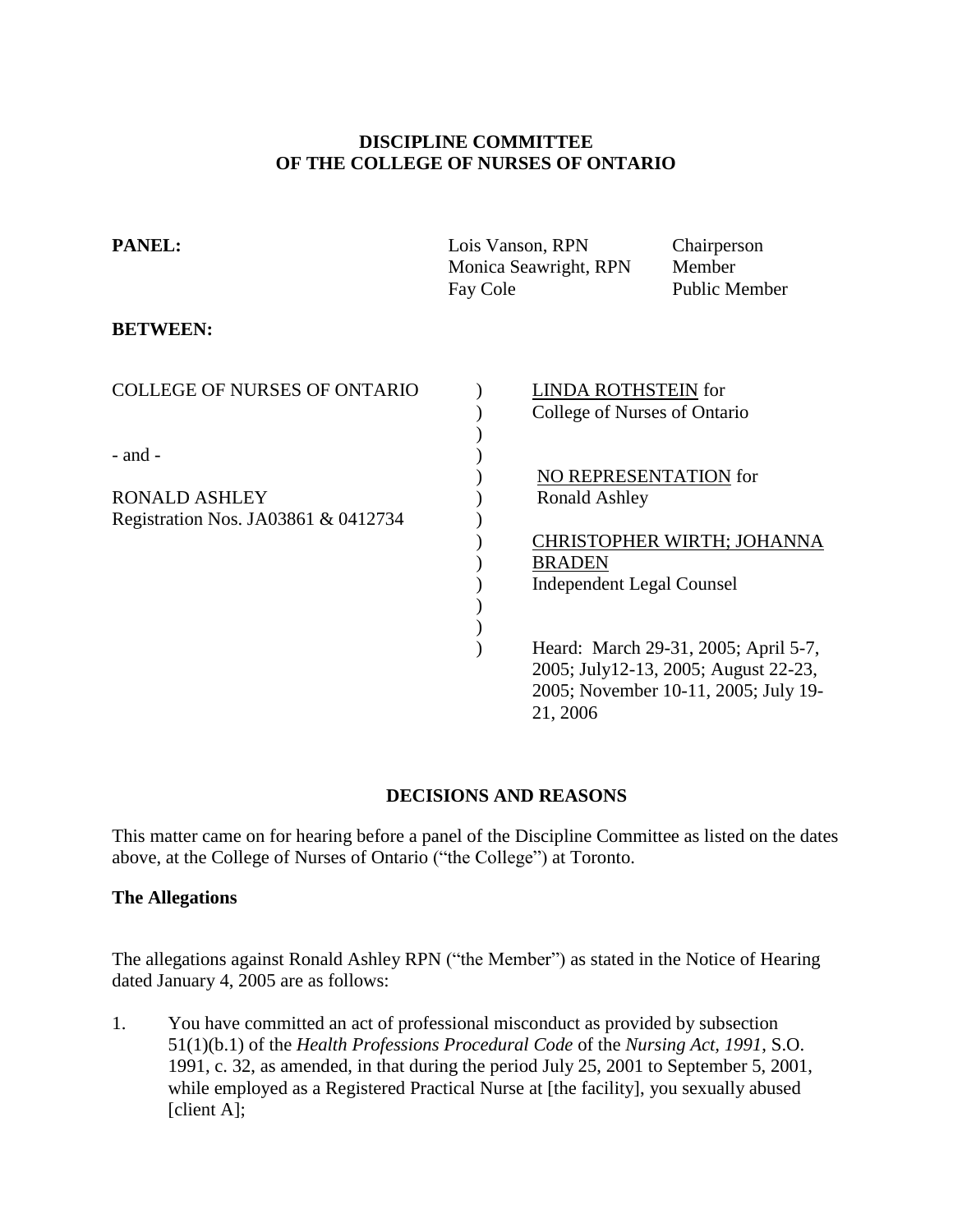- 2. You have committed an act of professional misconduct as provided by subsection 51(1)(c) of the *Health Professions Procedural Code* of the *Nursing Act, 1991*, S.O. 1991, c. 32, as amended, and defined in subsection 1(37) of *Ontario Regulation 799/93*, in that in during the period July 25, 2001 to September 5, 2001, while employed as a Registered Practical Nurse at [the facility], you engaged in conduct or performed an act, relevant to the practice of nursing, that, having regard to all the circumstances, would reasonably be regarded by members as disgraceful, dishonourable or unprofessional, and in particular, with respect to [client A], you:
	- a) failed to maintain a therapeutic relationship with the client; and/or
	- b) made a comment or comments to the client to the effect that you wanted to [have sexual relations]; and/or
	- c) attempted to ensure that the client did not tell anyone else about your desire to have sexual contact with [client A]; and/or
	- d) made secret arrangements to meet with the client away from [the facility]; and/or
	- e) engaged in kissing and physical sexual contact including oral to genital contact with the client; and/or
	- f) asked the client to spend a weekend with you away from [the facility]; and/or
	- g) told the client that you loved [client A].

### **Member's Plea**

The Member, who represented himself, denied the allegations set out in the Notice of Hearing (Exhibit #1).

#### **Overview**

The Member, at the time of the allegations, was employed as a Registered Practical Nurse at [the facility]. The allegations were that the Member engaged in conduct or performed an act, relevant to the practice of nursing that, having regard to all the circumstances, would reasonably be regarded by members as disgraceful, dishonourable or unprofessional and that the Member sexually abused a client during the period July 25, 2001 to September 5, 2001.

#### **The Evidence**

The panel heard testimony from 14 witnesses including the Member and admitted 36 exhibits into evidence.

#### **Witnesses for the College**

#### Witness # 1 - [Nurse Manager]

[The Nurse Manager] is a Registered Nurse and was a Patient Care Coordinator with [the facility] from 1999 through February 2002. [The Nurse Manager] worked closely with the frontline nursing staff. Her role was to focus on patient care, which included complaints and reporting back to the management team of that division.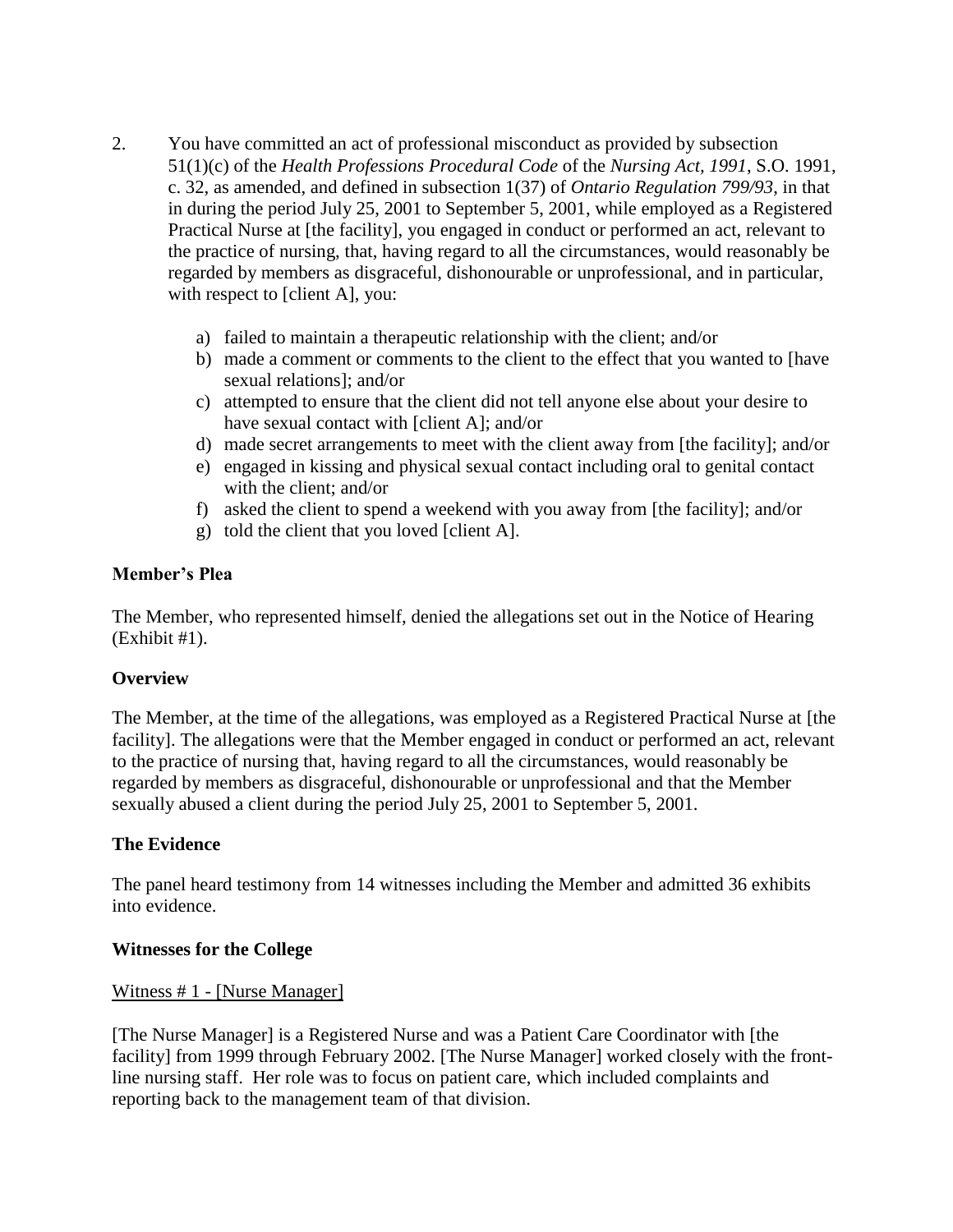[The Nurse Manager] explained the staffing schedules, provided an explanation of weekday staffing versus weekend staffing and outlined the various responsibilities of nursing staff.

The witness gave a specific geographic description of the Clinic internally and externally.

[The Nurse Manager] further testified she was one of two persons responsible for interviewing, hiring and follow up appraisals of the Member. [The Nurse Manager] was satisfied the Member had basic knowledge surrounding boundaries and maintaining therapeutic relationships.

[The Nurse Manager] stated that on her last day of employment at [the facility], she was informed by [the] Director of Patient Care and Chief Nursing Officer at [the facility] at the time of the allegations against the Member which were received from a physician in [another province ].

As a result of this complaint, the Member was called in for an interview on February 14, 2002. [The Nurse Manager] stated during the interview, the Member was visibly distraught, anxious, diaphoretic and flushed and that he didn't answer questions directly and expressed an inability to remember this client.

# Cross-examination by the Member

During the cross-examination by the Member, [the Nurse Manager] answered questions about probationary period, documentation, and peer feedback. There were additional questions by the Member regarding his medication errors and disclosure of personal information from staff to patients. The Member questioned [the Nurse Manager] about a previous boundary issue involving himself and another patient. The witness reminded the Member that for his own protection, he had been moved to another unit to work, until the patient was discharged.

## Re-examination by College Counsel

During the re-direct by Counsel, [the Nurse Manager] clarified issues at [the facility] surrounding boundary workshops and education.

The panel found this witness to be knowledgeable, answered questions directly, and was consistent in her responses to both College Counsel and the Member. The panel found the witness to be credible and had no personal interest in the outcome of the case.

## Witness  $# 2$ , [Client A]

[ ] [Client A] was a patient at [the facility] twice. [ ] The first visit was in [ ], the second being from [ ].

[Client A was admitted to the facility due to her addiction to prescription drugs.]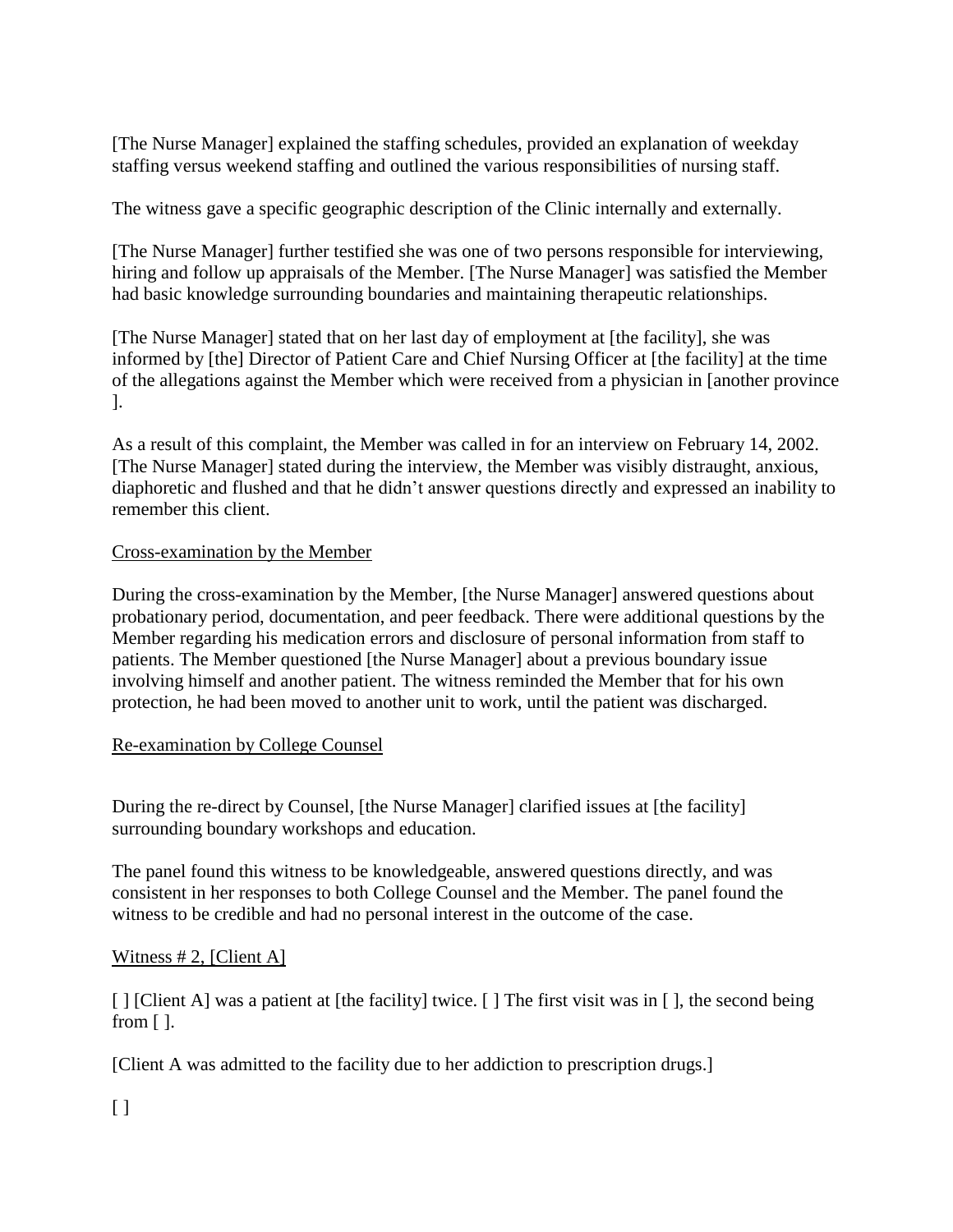[Client A] testified [client A] met the Member while sitting outside the nursing station while being monitored after [] meals. [Client A] had seen him around, found him attractive and thought sitting outside the nursing station was a good way to meet him directly. [Client A] testified the first time [client A] had a specific conversation with him he said, "one day I will be your nurse and we can sit down and have a chat". [Client A's testimony] continued with the recollection of their one-to-one meeting [ ]. [Client A] gave testimony that it was at this time [client A] flirted with him "...batting my eyes..." [Client A] testified that it was all the more exciting because he was a nurse. [Client A] stated that [client A] "…sort of felt a vibe…" and that he "…would like me too…". It was during one of these encounters the Member is alleged to have made encouraging comments like "...you may have done bad things, but you are not a bad person…" [Client A] testified the conversation became very personal and stated the Member said "...there are things I would like to say, but I can't ..." [client A] said [that on the client pressing] him [] he replied "…it is all I can do not to come over and fuck you right now…". [Client A] testified even though [client A] felt oddly flattered [client A] also left shocked and speechless. [Client A] stated the Member appeared to be taking notes during this meeting.

[Client A] testified that later that night, [client A] wrote a letter to the Member saying [client A] was flattered, acknowledging it was a weird situation given that he was [client A's] nurse. [Client A] testified [of an attempt] to give the Member the letter in the hallway, outside the [room where they had had their one-to-one meeting]. He refused at first, stating "No, no not here" but later sought [client A] out and asked for the letter.

[Client A] testified [about telling] other patients about [client A's] attraction to the Member and made it known to them he had feelings for [Client A] too.

[Client A] continued to testify that the next encounter was when the Member came to [client A] and requested to meet [Client A ] off site.

[Client A] testified [about taking] great care in preparing for [the] meeting with the Member, and said [client A] felt "…nervous and excited". [Client A] testified [Client A] arrived at the meeting place first, and the Member arrived shortly after in a blue, four door newer car. At this time counsel asked [Client A] if [Client A] had ever seen the Member's car before, [Client A] replied that [Client A] had not.

[Client A] began to describe the alleged sexual encounter in the car. [Client A] stated "... he was doing the oral sex and at some point he said *your [ ] taste good."* [Client A] testified [Client A] was a willing participant and was not in any way forced to engage in this activity. [Client A] expressed [ ] embarrassment and discomfort of what took place, stating it was at this time that [Client A] "...pushed him away from me". He had lost his glasses, so it took him some time to move the stuff which looked like a bag with gym clothes. [Client A] said [Client A] got out of the back seat to get into the front seat. Then he found his glasses. During the ride back towards [the city where the facility is located], the Member stated to [Client A] "…something like *Keep this to ourselves. Keep this* to *yourself".* However, upon [Cient A's] return to [to the facility], [Client A] stated [Client A] told fellow patient, [Client B].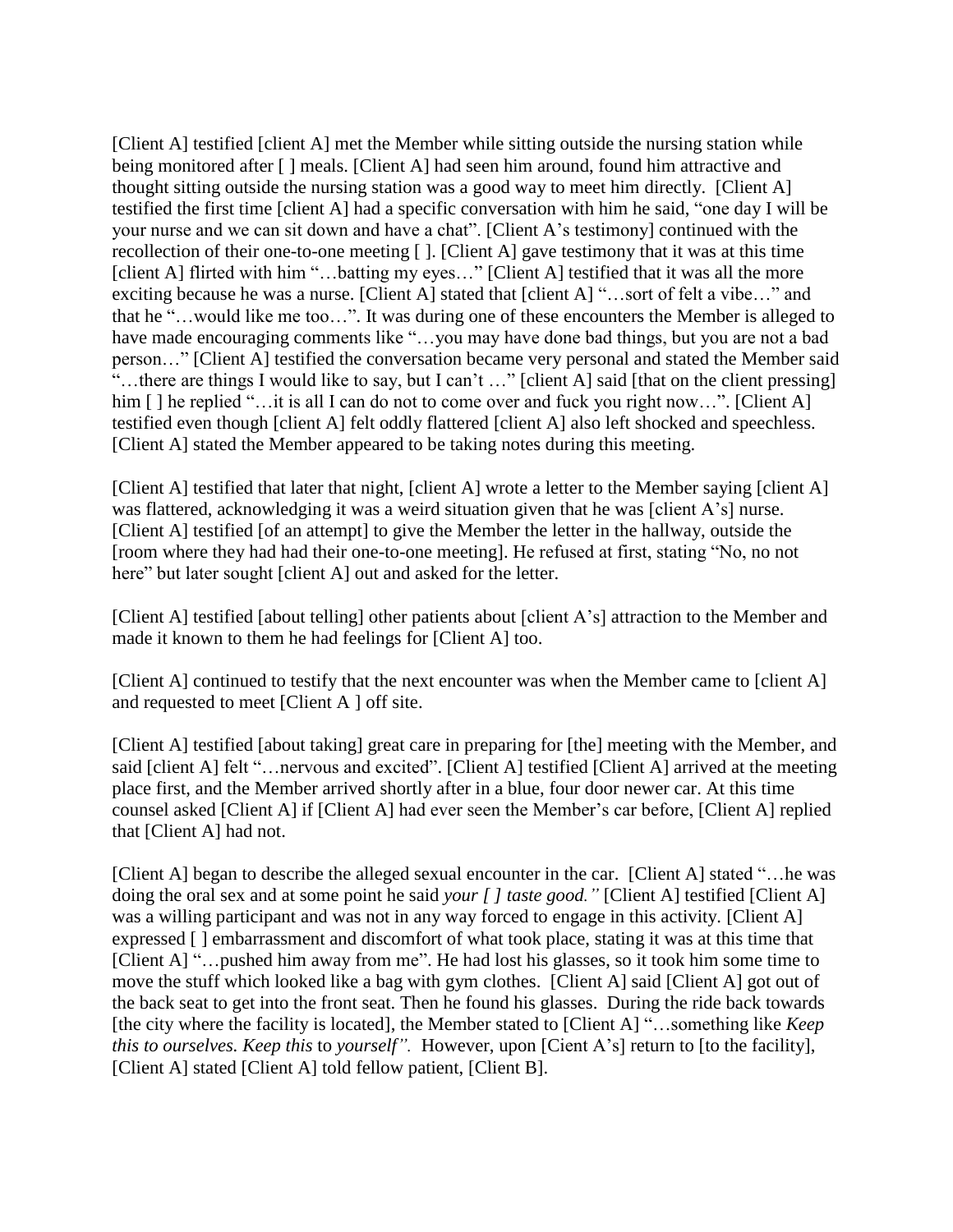[Client A] testified [Client A] graduated to another section [of the facility] where the Member had phoned [Client A] a couple of times, sharing [ ] personal information.

While on [that section], during a confrontation with [Client C] over clothes [Client C] had stolen from [Client A], [Client C] angrily commented to the Member "…and I know about the attraction between you and [Client A]…". Following this encounter, the Member phoned [Client A] inquiring what, if anything, did [Client A] say to [Client C] [Client A] stated [Client A] lied to him, as [Client A] didn't want to make him angry.

[Client A] testified the Member gave [Client A] his address and said [Client A] could write him first upon [Client A's ] discharge. However, [Client A] stated he said his last name was "Ashbee." The Member, according to [Client A], was quite anxious regarding [Client A] writing him, and although [Client A] promised him [Client A] would write to him, [Client A] "…just couldn't wait to get out of there", and had no intention of writing to him. At the end of this last conversation [ ], [Client A] testified he said "I love you."

When questioned by Counsel for the College about [Client A's treatment] at [the facility], [Client A] testified that [Client A] had a relapse, [but] continued with treatment, and was honest about other issues, "But I never got out the issues of Ron. [Client A] testified [Client A] didn't want to get either of them in trouble.

[Client A] testified [Client A] completed [the treatment] at [the facility] and returned to [another province] upon discharge.

While in [the other province], during a routine examination by [Dr. A], [client A] told him about the sexual encounter with the Member while at [the facility]. [Dr. A] pursued with a complaint to the [facility].

In conclusion, [Client A] stated that [Client A] has had no contact with either [the Nurse Manager] or [the Administrator], but was in contact with [the Director of Patient Care/Chief Nursing Officer] at [the facility] and [the College investigator]. [Client A] testified [Client A] has not kept in touch with any former fellow patients including [Client C]. [Client A] identified the notation in the journal, Exhibit #17, made and signed by the Member which [Client A] testified was the only one made by a nurse.

## Cross-examination by the Member

The Member asked [Client A] a series of questions including [Client A's] initial admission to [the facility]; [] subsequent life after discharge; [] relationships; [] interest in the [] program; [] ] employment history; [ ]; events surrounding the second admission to [the facility]; details of various incidents which took place, including [client A's] daily activities; patient's privileges, i.e. on and off site meetings and [Client A ] sitting outside the nursing station after [Client A's] meals.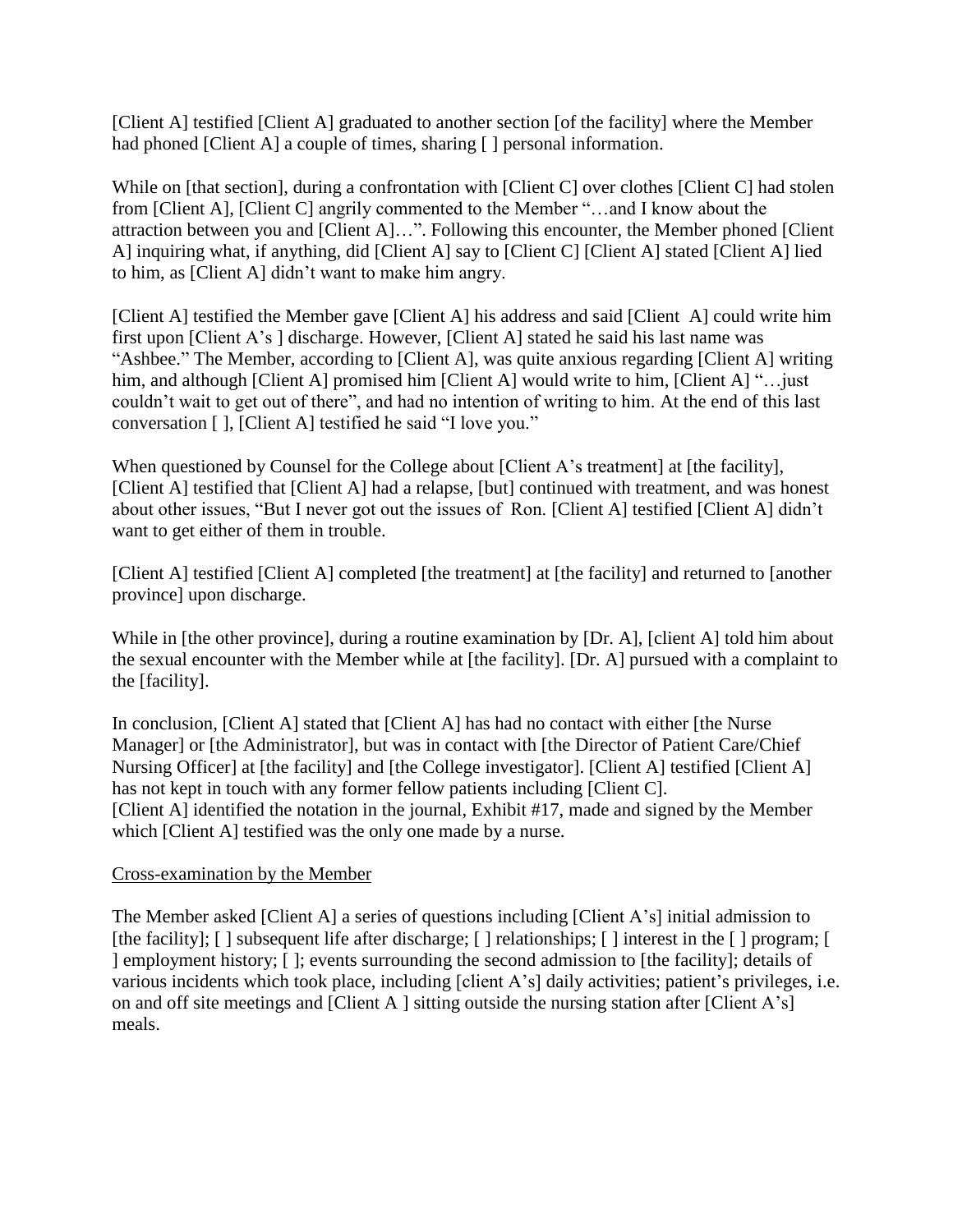The Member asked [Client A] to explain what [Client A] meant by "...you sensed a vibe.", and asked [Client A] why [Client A] felt this? [Client A] replied, "I think it was the way you looked at me and your tone of voice."

[Client A] was asked by the Member, if [Client A] had a urine test or not. [Client A] answered that [Client A] did have a urine test, as [Client A] had relapsed on the weekend.

The Member's cross-examination included a reference to [Client A's] direct testimony regarding a letter [Client A] had given to him. The Member questioned the witness about the time and location regarding the note giving.

Throughout the cross-examination, the Member sought clarification from [Client A] about several issues asked by College Counsel including the alleged meeting outside of [the facility].

The Member continued this line of questioning. [Client A] reiterated the answers given in her direct examination by College Counsel.

## Re-Examination by College Counsel

During re-examination, [Client A] clarified events including the alleged meeting with the Member, a discussion with the Member surrounding boundary issues, and clarification of a date of an examination by [Dr. A].

The witness had a good recollection of events and was unwavering and consistent in [Client A's] responses. [Client A] was occasionally emotional during sensitive testimony. The panel found the witness was credible and forthright and had moved on with [Client A's] life, and in [Client A's] estimation, gained a sense of self esteem and hope this would not happen to anyone else while in treatment.

## Witness # 3 [The Director of Patient Care/Chief Nursing Officer]

[The Director of Patient Care/Chief Nursing Officer] is a Registered Nurse who graduated from [a community college] in 1979. Prior to that she was a graduate of the R.N.A. program, and later achieved a B.A. in Psychology from [a university].

She started at [the facility] in 1980, as a front line worker until 1994, when she became Director of Patient Care (DPC) and Chief Nursing Officer (CNO). She was responsible for setting and monitoring patient care and nursing standards in the facility. [The Director of Patient Care/Chief Nursing Officer] also stated that she was also responsible for a number of support departments, clinical support departments, including policy & procedures, managing complaints to the organization and clinical policy. [The Director of Patient Care/Chief Nursing Officer] testified to her role and the roles and responsibilities of other senior staff.

She testified that on February 13, 2003, she received a phone call from [Dr. A] making a complaint on his patient's behalf in relation to a person who he named as "Ron Ashby". She testified that she had recollection of the telephone call but not any independent recollection of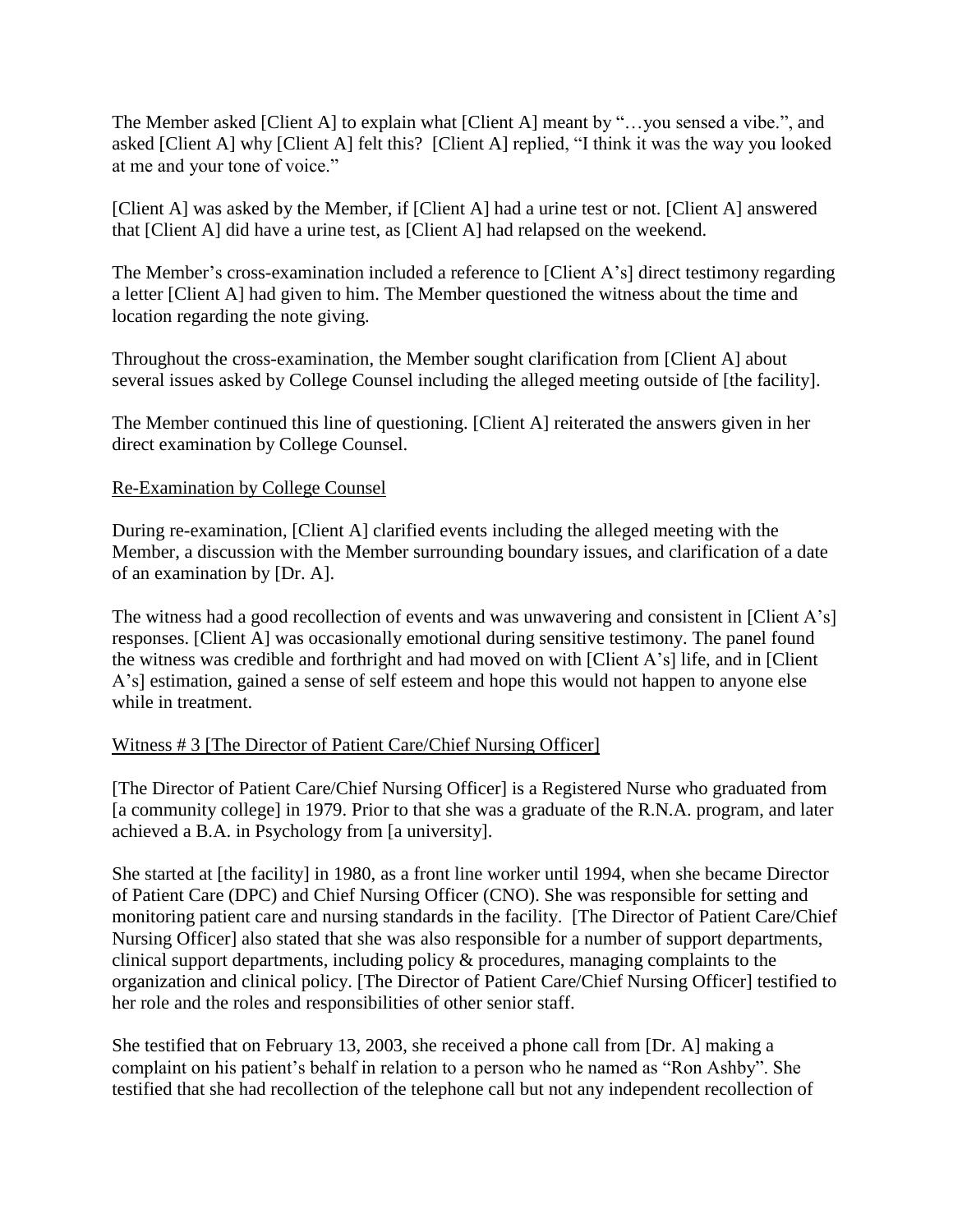the actual content of the conversation and referred to her rough notes (Exhibit #24) and her rewritten notes (Exhibit # 25) to assist her in testifying. The notes indicated the patient was identified as [client A]. There was a discrepancy with respect to the last name of the nurse, Ashley as compared to Ashby.

[The Director of Patient Care/Chief Nursing Officer] testified, due to the nature of the call the contents of the conversation with [Dr. A] were written with many inconsistencies. After the phone call was complete, she testified "I rewrote the notes and tried to fill in the blanks, so to speak, that I couldn't get over the phone, and because I had written the notes in pencil, I wanted to re-record them in pen". [The Director of Patient Care/Chief Nursing Officer's] recollection of [Dr. A's] phone call was that he did not say [client A] had ever been to an apartment or cottage; didn't describe the location of where the alleged oral sex or sexual contact occurred, or that it had been on [the facility's premises or outside the premises]. She was not clear if it was [client A's] wish or [Dr. A's] personal opinion to have the Member fired. She further testified the conversation with [Dr. A] was "…he was very upset, bordering on aggressive".

[The Director of Patient Care/Chief Nursing Officer] testified that [client A] telephoned her 11 days after the initial call from [Dr. A] and got a general description of the Member from [her]. During that telephone conversation [client A] denied visiting the Member's apartment; [client A] denied going away for the weekend; and [client A] denied wanting the Member fired. Upon further questioning, [client A] stated to [the Director of Patient Care/Chief Nursing Officer] that, the Member was not responsible for [client A's] relapse.

Upon Counsel for the College's further questioning, [the Director of Patient Care/Chief Nursing Officer] stated the Member resigned from [the facility] without any pressure from the institution.

During the cross-examination, the Member asked [the Chief Nursing Officer] if during a phone conversation with her he had said "…did I state that I wanted to cooperate fully?" and "… did I make myself available?" [The Director of Patient Care/Chief Nursing Officer] responded "…I don't know, Ron." The Member questioned and verified her responsibilities of policy & procedure on the unit.

The panel accepted [the Director of Patient Care/Chief Nursing Officer's] testimony as being consistent, forthright and credible. The witness had no interest in the outcome of the case.

#### Witness #4 [The Administrator]

[The Administrator] has worked for [the facility] for close to 17 years. Her education background includes a Bachelor of Arts Degree, with a psychology focus; she is a certified Addiction Counsellor; a Certified Clinical Supervisor; and a Certified Health Executive. She has been the Administrator of the Addiction Division for the past seven or eight years. Prior to that, she was the Program Manager/Program Coordinator in the Addiction Division. She testified that although she doesn't have a nursing background she has been involved in health-care – addictions – for about 25 years.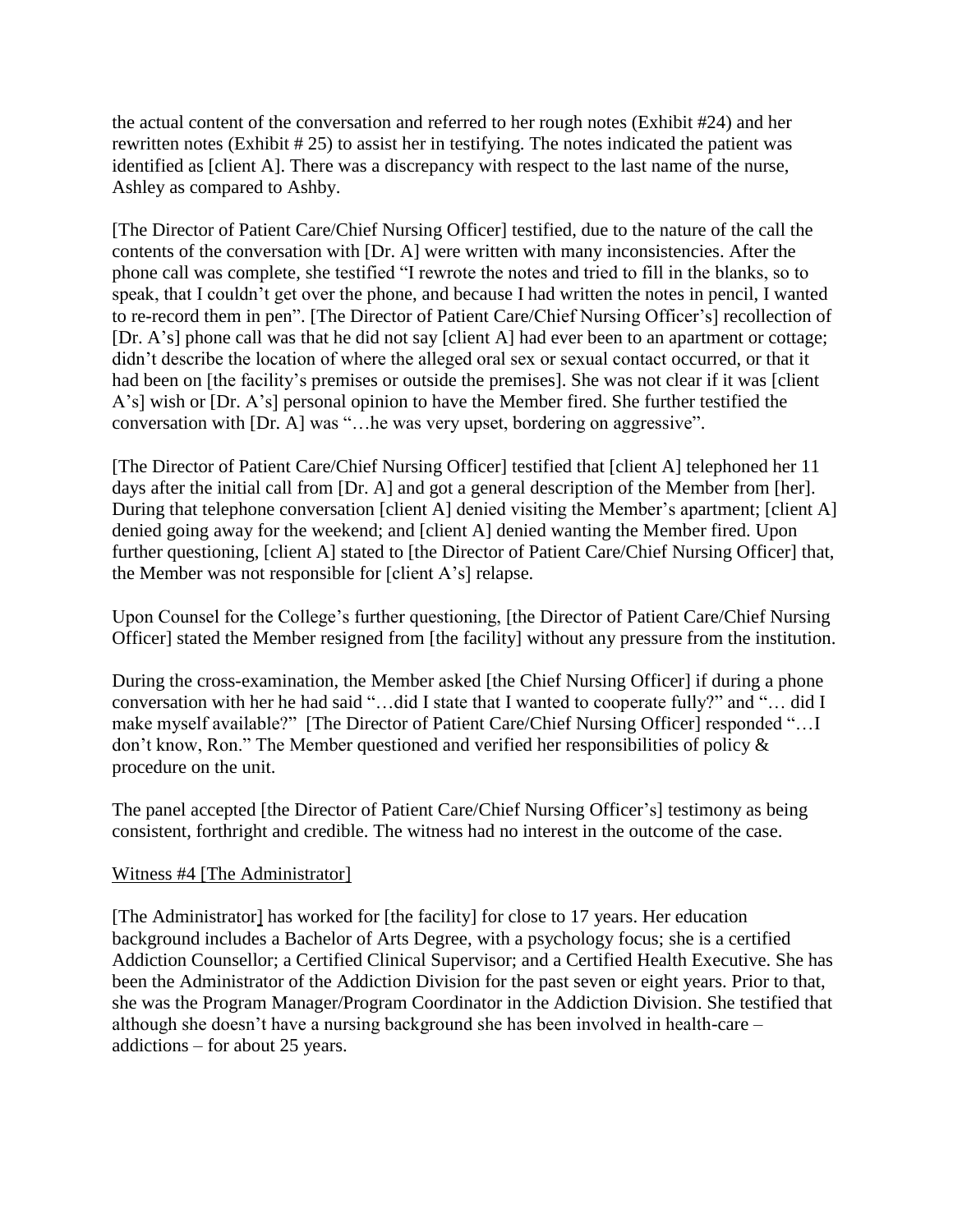[The Administrator] testified she first had an occasion to meet the Member in December, 2001 related to a patient complaint. She further testified there was an issue in February, 2003 regarding a former patient of [the facility] brought forth by [the Director of Patient Care/Chief Nursing Officer]. As a result, a meeting was held with the Member, [the Administrator] , [the Nurse Manager] and [the Patient Care Coordinator]. During this meeting, [the Patient Care Coordinator] recorded the minutes. Counsel for the College reviewed Exhibit #13 and Exhibit #28A which were typewritten and handwritten notes of the original meeting with the Member. [The Administrator] testified that at this meeting, initially the Member did not recall the patient, however, later did admit to having some recall, but denied the allegations. [The Administrator] advised the Member the investigation will continue. There were follow up phone calls between herself and the Member, at which time the Member volunteered his discomfort and confusion.

During the cross-examination, the Member asked [the Administrator] questions about selfdisclosure, additional training or courses in the mental health setting; the complexities and behaviours of mental health patients and his submitting a letter requesting an extended leave of absence to pursue school full-time. The Member also questioned the witness about the policies on the addiction unit, specifically urine screening for the patients. The Member continued to seek in-depth clarification of urine testing on the unit.

[The Administrator's] testimony was direct, straightforward, and consistent in her answers. She had nothing to gain from the outcome of this hearing. The panel accepted her testimony as being credible and consistent.

#### Witness # 5, [The Expert Witness]

Counsel for the College presented [the Expert Witness] as an expert witness in Psychiatric Nursing, specifically on boundary issues and nurse-client relationships. A copy of [the Expert Witness's] CV was submitted (Exhibit # 29), detailing extensive knowledge in this area. [The Expert Witness] has been an expert witness for the College since 1995. She has appeared as an expert in Psychiatric Nursing, impact of sexual abuse, and on the scope of professional practice and the nature and limits of the nurse-patient relationship. [The Expert Witness] has been consulted by numerous professional organizations and regulating bodies of other health professions on these topics.

[The Expert Witness's] credentials were accepted by Counsel, the Member and the panel. [The Expert Witness] was qualified to testify as an expert in the field of psychiatric nursing, specifically on boundaries issues and nurse-client relationships.

[The Expert Witness] testified that the role of psychiatric nursing is the establishing of a therapeutic relationship with the client grounded in respect, empathy, and positive regard to help the client move forward. [The Expert Witness] testified that the nurse bears the responsibility to maintain the relationship as therapeutic, because the patient may view the relationship as special and may make unreasonable demands on the nurse. The nurse must be cognizant of these possibilities and must maintain appropriate boundaries at all times. There is an inherent power imbalance where the patient is extremely vulnerable and the nurse's job is to not exploit the patient. The nurse must be proactive, ensuring that the relationship remains therapeutic.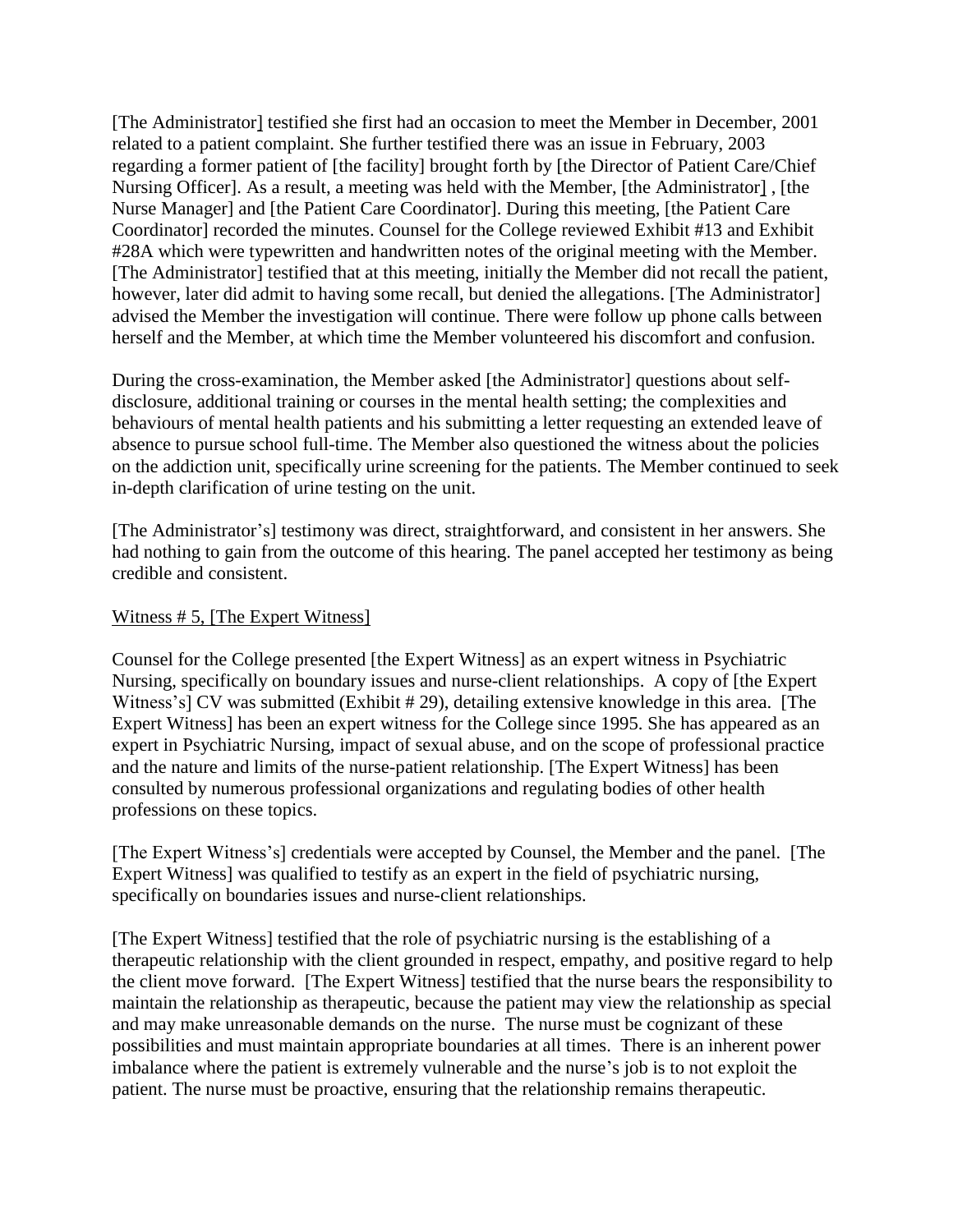Counsel for the College presented [the Expert Witness] with a scenario similar to that which was before the panel. Having read the scenario [the Expert Witness] testified the patient with this type of history will often seek a special relationship, and will want a closeness and intensity of a relationship with a clinician. She stated the clinician then has to be very cognizant and aware of what are the limits of the relationship. [The Expert Witness] stated that the clinician should be extremely careful with any interactions with patients and documents and should always have consultations with the rest of the health team in regards to his/her therapeutic interactions with patients. [The Expert Witness] went on to testify, that if the clinician didn't follow the proper procedure, that possibly, the patient may interact with the clinician in a way that may make the clinician feel special and attractive and the clinician may like it. Because of that, they therefore may not have behaved in the most professionally appropriate manner. [The Expert Witness] pointed out the clinician would be crossing the boundaries of the nurse-client relationship if at any time he/she acknowledged mutual attraction. [The Expert Witness] stated, if the clinician and the patient are engaging in a note exchange situation, for example, and the note is not shared with the clinical team it implies secrecy. Secrecy is not part of the therapeutic relationship. There is usually shame attached to the secrecy, it is wrong right from the beginning. She testified there is often a wish for an intense, special relationship that somehow this is going to be better, different, save them, rescue them, and it always disappoints, because it doesn't do those things. Quite often, she testified, the patient may not tell anyone, it may interfere with their lives, it may trigger bad feelings, and that is why they might report it later, when it triggers again some bad feelings. She testified that under the legislation in Ontario, the clinician is legally required to report any unprofessional behaviour.

[The Expert Witness], in offering her expert opinion, stated that the client, in a mental health setting, is vulnerable and the client with a history of abuse or trauma is the most vulnerable population for abuse by health professionals. Counsel for the College, questioned [the Expert Witness] about the credibility of these clients and their complaints. [The Expert Witness] stated there is nothing in the research or empirical literature that supports evidence or provides evidence of a lot of false claims submitted by these vulnerable patients. Because of their vulnerability, quite often the client feels guilty and sometimes responsible. However, the greater risk is they may become quite depressed. Counsel for the College asked [the Expert Witness] if the client is rejected by the clinician does it usually result in a false report. [The Expert Witness] replied she was not aware of anything in the literature that matches that, and she couldn't imagine a situation, and she knew of nothing in the literature where there is a long time lapse between an event and a false report.

Counsel for the College asked [the Expert Witness] to comment on Exhibit #5 containing the Boundary Workshop offered by [the facility], which outlined certain behaviours. [The Expert Witness] testified that the issues in Exhibit #5, should "be like a loud, screaming bell", whether the clinician was new or old at practice. [The Expert Witness], referring further to Exhibit #5, stated that anyone completing this mandatory workshop at [the facility] should recognize and treat the behaviour as a large screaming bell that alerts the health care professional that boundaries are being crossed.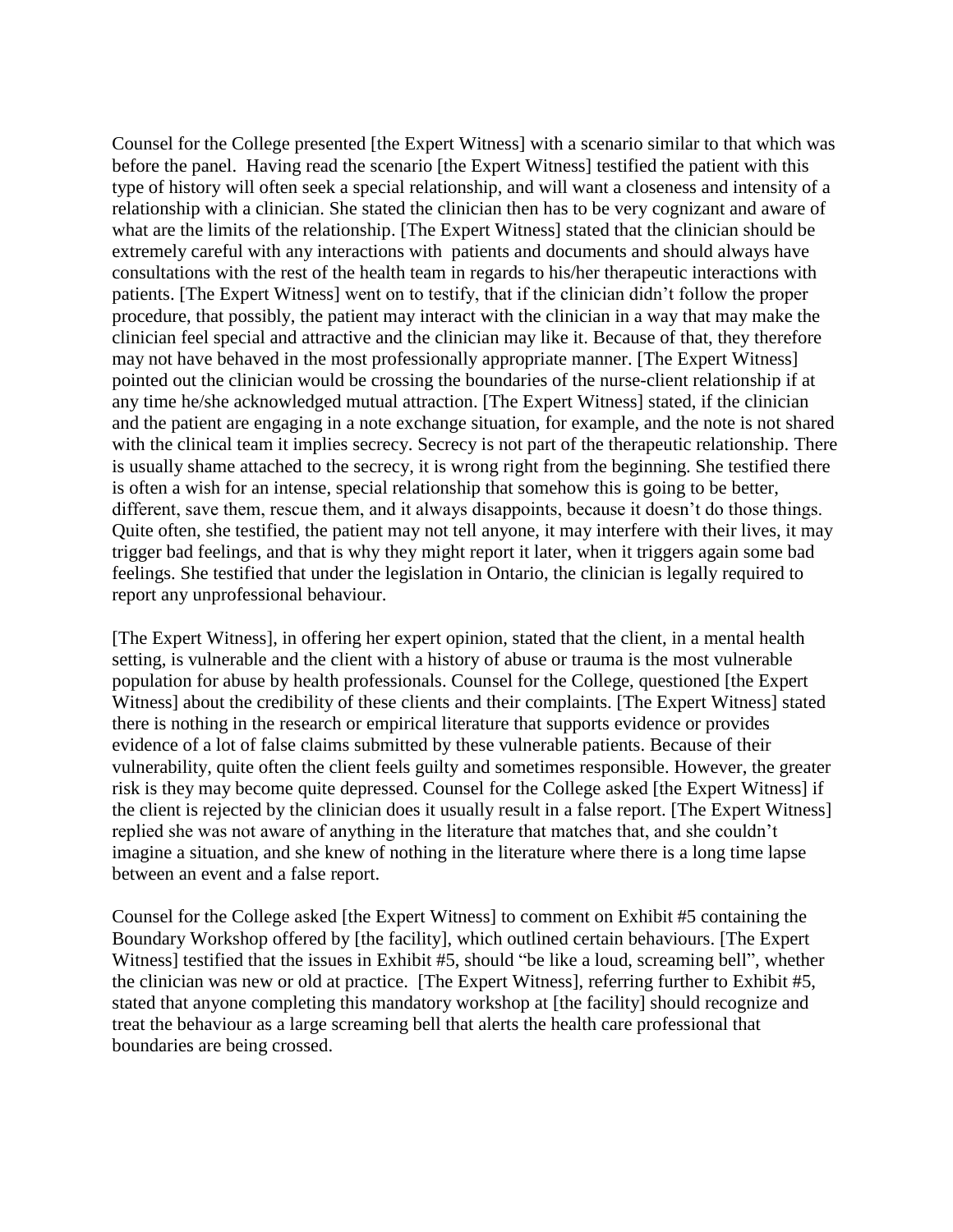In closing of the direct testimony of [the Expert Witness], Counsel for the College brought forth the issue as to why a clinician would keep the facts as described in the scenario a secret, not documenting anything or communicating with the health care team. Her response was it showed the clinician was aware that boundaries were being crossed.

During the cross-examination, the Member questioned [the Expert Witness] about boundary issues and how the clinician should handle it. She responded the clinician must document, plus it is the clinician's responsibility to seek help. She testified the clinician needs to talk with the clinician's manager to perhaps understand what it is in his/her behaviour that is provoking remarks such as this. Often it can be in response to a clinician not making the boundaries clear and giving the message that there can be boundary crossing. [The Expert Witness] continued by saying clinicians do not have secrets, and that is why the clinician constantly shares with other team members, or why the clinician always seeks help. The Member questioned [the Expert Witness] as to the expectation of a "new grad." and the amount of knowledge he/she would have regarding boundary issues. [The Expert Witness] commented there is a certain basic knowledge that she would expect any new grad and anybody who had worked for a few months on an addiction unit or who had been through boundary workshops to have.

During re-examination, Counsel for the College confirmed with [the Expert Witness] that a new graduate and in particular anyone who had worked for a number of months in an addiction setting, would have a basic understanding of the mental health field. [The Expert Witness] continued to testify in her experience, that in every single incident of boundary issues there's secrecy involved and that the clinician would warn the patient not to tell anybody. The reason is, it is a boundary-crossing violation and they would get into trouble.

The panel accepted the evidence of [the Expert Witness]. The witness was credible, knowledgeable, and an informed expert in Psychiatric Nursing, specifically on boundary issues in nurse/client relationships which are relevant to the case before us.

#### Witness #6 [RPN A]

[RPN A] graduated as an RNA (now known as RPN) in 1978. She began a fulltime position at [the facility] in November of 1978, retiring in 2005. Since then, she has been working for  $\lceil \cdot \rceil$  as a Registration Officer. The primary function is to take calls from someone who is in need of employee assistance with regard to depression, etc. [RPN A] initially worked in the [ ] ward of the facility, but switched to psychiatry in 1980, switching to the addictions unit in 1990/91 until her resignation.

The witness identified the Member, testifying she had worked with him on a fairly regular basis. She testified the Member revealed personal information to her about himself, for example his relationship with his wife. The witness acknowledged the concept of boundaries and maintaining boundaries between patients and nurses, and the training provided for staff regarding these issues, stating it was pretty paramount with this type (psychiatric) of unit. She described generally, that the patients on this unit tend to share details to the staff that they would never share with anyone else and, as staff, one must not put him/herself in the position of crossing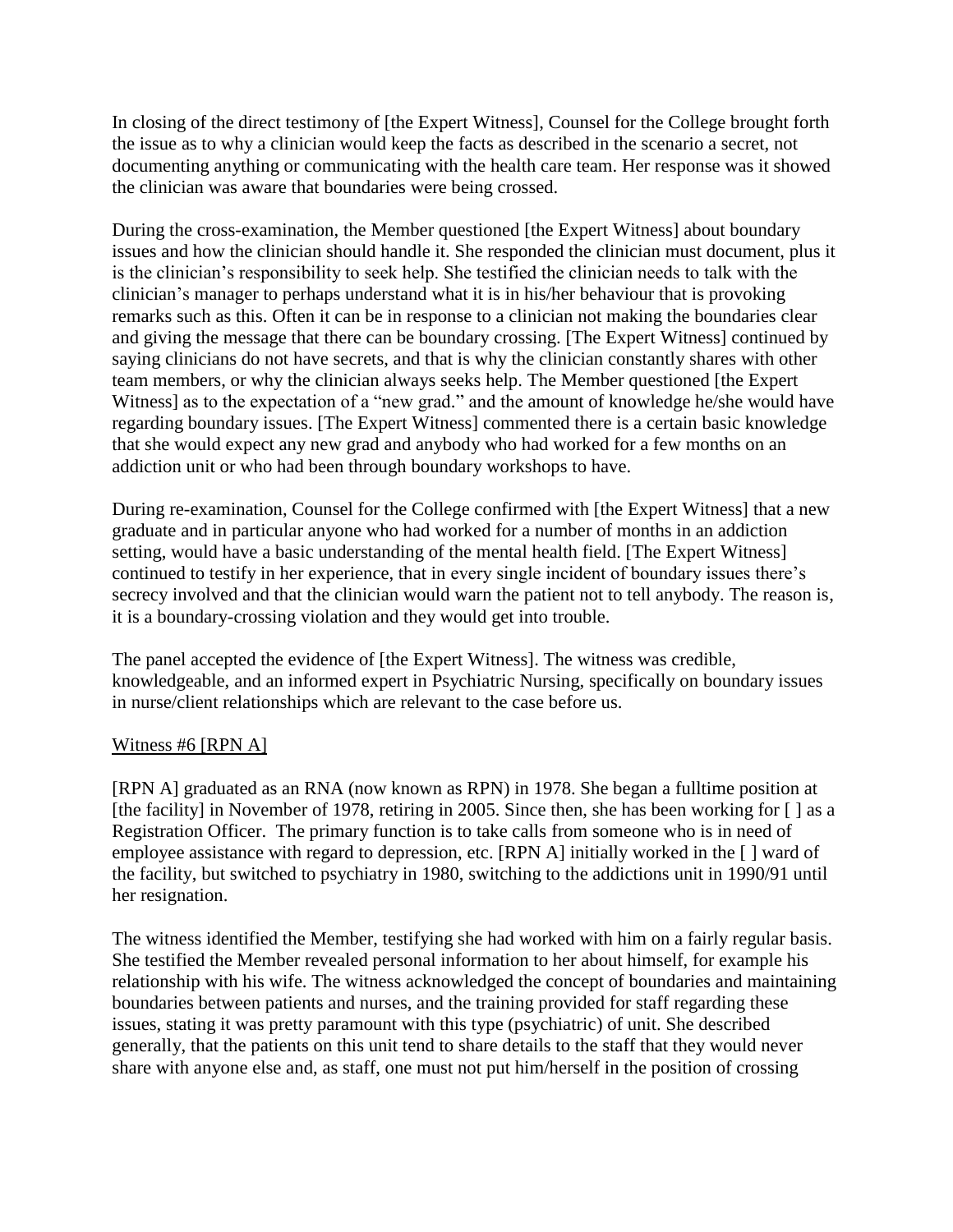boundaries. If it does occur, then there are procedures to follow, i.e., documenting and sharing it with the rest of the health team.

Counsel for the College asked the witness if she ever had occasion to speak to the Member about the issues of boundaries. Her personal observation of what she would term flirtatious behaviour of the Member towards certain female patients caused her to bring her concerns to the Member's attention. The witness testified she was further concerned because the Member's behaviour was being discussed by other staff members. In addition, the witness testified it was very rare for a part-time staff, especially on the evening shift, to facilitate a one-to-one meeting. The witness testified despite speaking with the Member regarding her concerns, she observed the Member continuing with these behaviours although, in her opinion, he was more cautious and guarded after their conversation.

Counsel for the College asked the witness if she was familiar with the parking at [the facility] for staff and patient/visitor. She testified the parking spots were a fair distance [ ]. Although in some areas you may be able to see the cars, it was impossible to see the interior of the cars from [ ] any entrance to the [facility].

During his cross-examination, the Member requested clarification on a couple of points. The first being the issue of parking [ ], and the availability of parking spots. When questioned about the metered parking spots, the witness testified you only needed to pay on civic holidays.

Counsel for the College, during her redirect questioned the witness about the [ ] parking lot. The witness testified that if a person was standing outside [the facility], because it was a fair hike, you wouldn't be able to see the insides of the vehicle.

The panel accepted the witness' testimony to be credible, straightforward and informative. She was consistent in her answers with no personal gain in the outcome of the hearing. Because she approached the Member with her observations she showed concerns for his professional well being and that of the patient.

## Witness #7, [Client D]

[ ]. [Client D] testified that in the summer of 2001, [client D] was treated at [the facility].

In [Client D's] testimony, [Client D] identified [Client A] as [someone Client D knew at the facility] for approximately eight to nine days. During this part of the testimony, Counsel for the College asked [Client D] to identify the Member, as an RPN working at [the facility]. The witness was able to identify the Member. The witness stated [Client D] and [client A] shared personal details about their lives and how they came to be admitted to [the facility].

[Client D] described [Client A] as needy, fragile, requiring a lot of attention by [Client D] and other patients. [Client D] stated [Client A] confided [ ] regarding [Client A's] attraction to the Member and [Client A's] perceived sense of mutual attraction by him. [Client D] testified [Client D] had spoken to [Client A], discouraging [Client A] from pursuing [any] course of action regarding the Member. In addition, [Client D] testified [Client D] had approached other staff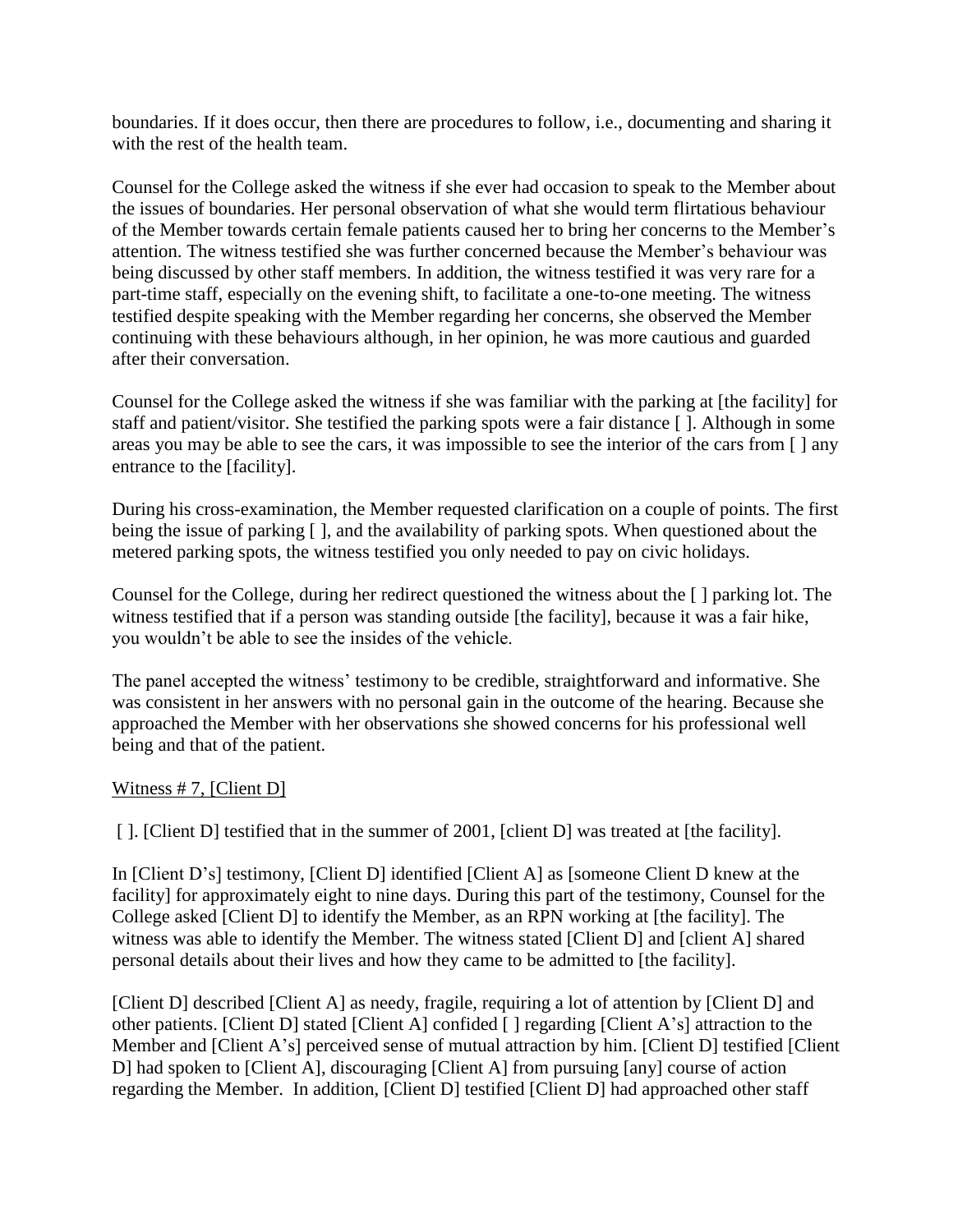about the issue between [Client A] and the Member. [Client D] also approached the Member to share [] concern regarding what [Client A] described as a mutual attraction. When [Client D] and the Member met to discuss the situation, the Member asked [Client D] to go into the [appropriate] room. During the discussion with the Member, [Client D] testified he was asking questions and documenting.

[Client D] stated [] that in dealing with the Member, [Client D] found him to be polite and professional.

Counsel for the College concluded her direct examination by questioning the witness with regard to [Client D] having any contact with [Client A] since [Client A's] discharge from [the facility], at which time [Client D] said "no".

The Member had no questions for the witness for cross-examination.

The panel accepted the witness' testimony to be straightforward and knowledgeable. The panel believed [Client D] had a good recollection of the events and persons involved. In the panel's view the witness had nothing to gain from the outcome of this hearing.

### Witness  $# 8$  [RPN B]

[RPN B] graduated from [a community college] as an RPN in December, 2000. She testified she first became acquainted with the Member as a fellow nursing student, and worked with him on the addiction unit at [the facility] around the spring of 2001. She continued to work there for just over a year. Presently she is employed part time at [a hospital].

[RPN B] confirmed her attendance at a boundary workshop which was held at [the facility]. The workshop was in addition to what they were taught in nursing school while employed at [the facility].

Counsel for the College proceeded to ask the witness about her relationship with the Member, while they were both at College, to which [RPN B] testified they became fairly good friends. Their relationship continued, for a short period of time, when the two of them were employed at [the facility]. She stated problems with scheduling, in the summer/fall of 2001, were the downfall of their friendship. The Member spoke openly to [RPN B] about his marital and personal problems. She testified the Member made suggestive comments to her that left her to believe he would be open to pursue a relationship with her. She testified she did not act on his suggestion.

When asked by Counsel for the College if it were easy or difficult to be missed or not show up for a particular program at [the facility], the witness said it was a very busy unit, with many patients, and in her opinion it would be very easy and probably happened often that patients wouldn't go to their assigned groups in the afternoons and evenings.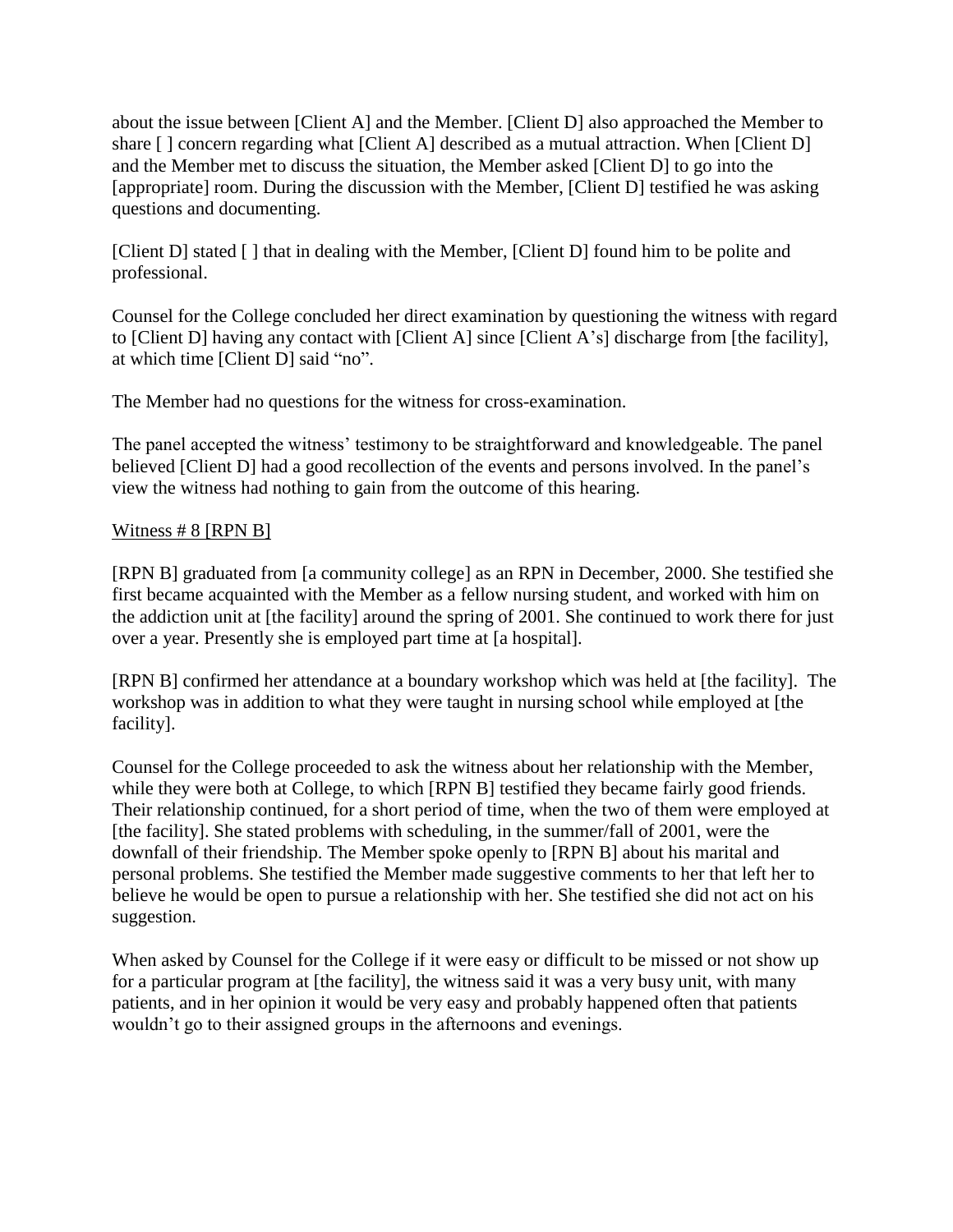During the cross-examination, the Member suggested to [RPN B] they had a flirtatious relationship, to which she agreed that at the beginning it was mutual, but eventually became uncomfortable.

[RPN B] recalls the Member offering her pornographic videos, of which he said he had many; she testified she accepted one video.

The panel accepted [RPN B's] testimony as credible with no interest in the outcome of the hearing. She had good recollection of the events when questioned, being consistent in her responses.

### Witness # 9 [The Law Clerk]

[The Law Clerk] testified she is employed as a senior law clerk [ ]. In this capacity she reports to lawyers, assisting in the areas of litigation etc. She testified her involvement in this case included paying a visit to [the facility] for the purpose of taking some photographs and some general measurements.

[The Law Clerk] identified the photographs and the schematic drawings of the actual building of [the facility, including the parking lot] (Exhibit #32). A thorough discussion followed, identifying [the parking lot] and spots adjacent to and close to [facility] entrances. The result being it was impossible to see the interior of the cars in any of the said parking [ ] spots.

In the cross-examination, the witness conceded if a car was driving extremely slowly, and if someone was seated in certain areas they may be able to see the exterior of the car, but not the interior.

The panel agreed the witness was knowledgeable, clear and concise in providing factual information.

## Witness #10 [Client B]

[Client B] [] testified that in the summer of 2001 she was admitted to [the facility]. [].

[Client B] acknowledged meeting [Client A] at [the facility] during [this] stay. [Client B] stated [1] ] that [Client B] and [Client A] spent almost every hour of the day together.

[] [Client B] stated the Member and [Client A] would openly flirt with each other. Both of them were aware of [Client B's] presence during this flirtatious behaviour. She testified that the Member told both [Client A] and [Client B] they were to keep it quiet. [Client B] was aware of the policy at [the facility], whereby there was not be any relationships at all between patient and patient or patient and staff. [Client B] [ ] stated [Client B] had observed the Member and [Client A] together frequently, pretty much every time he came on shift. [Client B] stated they would walk and flirt with each other, and that the Member had invited [Client A] out. In addition, [Client B] testified that [Client A] had told [Client B] on more than one occasion that the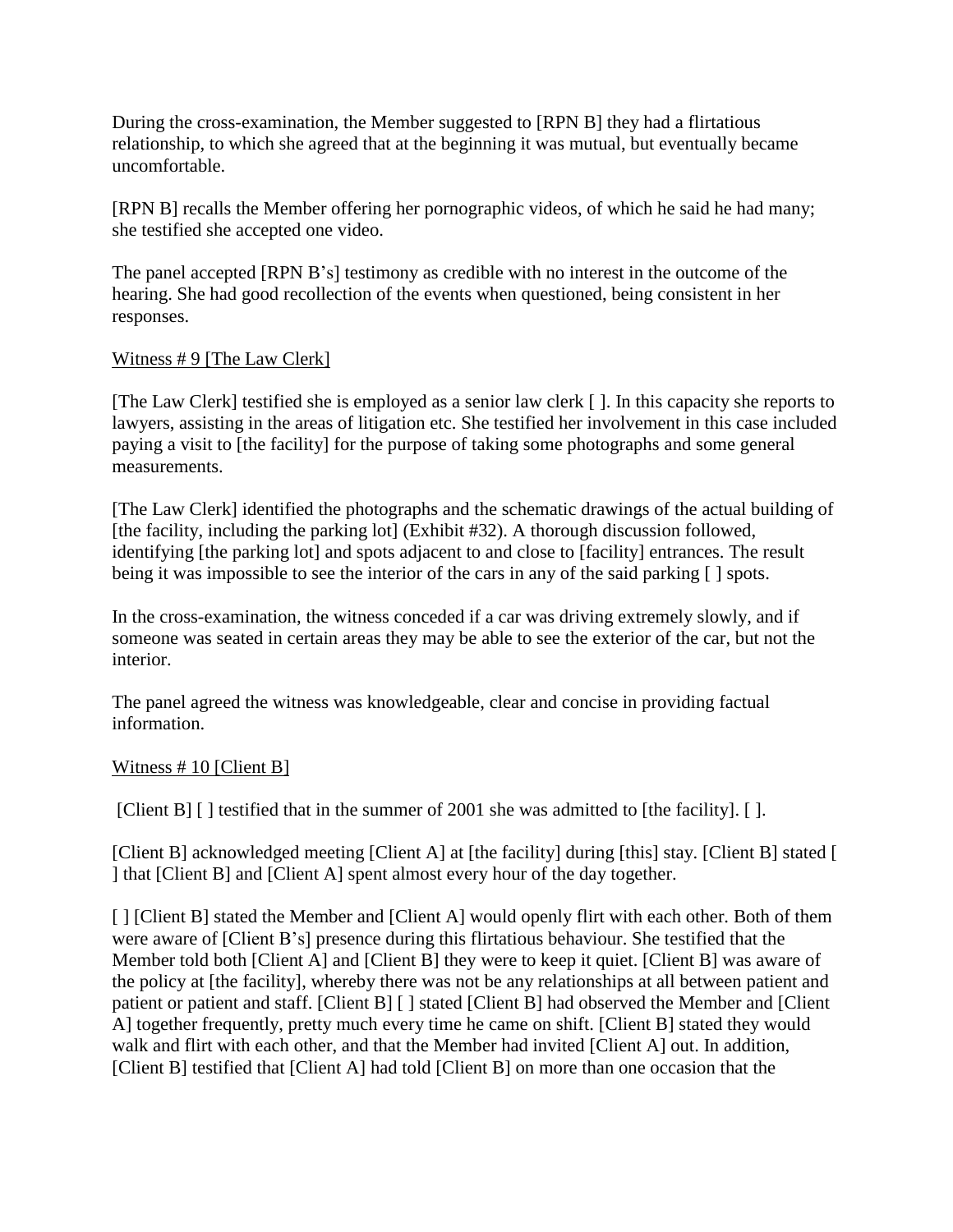Member was coming out to [Client A's province] to visit [Client A]. [Client B] said [Client B] didn't think that was right.

During the cross-examination, the Member questioned [Client B] about self-harm, to which [Client B] had admitted doing. The Member questioned [Client B] about drug use while at the facility. [Client B] again admitted to relapsing.

The Member continued to question [Client B] about the programs and schedules of exercise for the patients at [the facility], and asked [Client B] about the various parking spots [ ] near [the facility]. [Client B] was asked by the Member if [Client B] ever used drugs with [others ]? The Member ended his cross-examination with asking [Client B] if [Client B] knew when [Client B's] discharge date was from [the facility].

The panel upon hearing the testimony of [Client B] believed it had the ring of truth, despite a few memory lapses. [Client B] had nothing to gain from the outcome of this hearing. [Client B] presented as being very honest about [Client B's] circumstances and down to earth.

## **Evidence on Behalf of the Defence**

## Witness # 11, Ronald Ashley

After consultation with Independent Legal Counsel, the Chairperson of the panel provided the Member with ample opportunity to present his defence. The Member was granted generous latitude within the realm of the procedure normally followed.

The Member started his testimony by stating he would like to show the kind of person he is, sharing his side of the story.

The Member testified he is a Registered Nurse, working on [ ] Psychiatric Units [ ], having graduated the RN program at [a community College] in December, 2003. In addition, he is employed at [another organization] in the Immunization Clinic. [ ]

The Member stated he was hired on the [addiction unit] of [the facility]. He testified in his opinion there was limited orientation. He was to refer to the Policies and Procedures as a reference guide when necessary. Other than five weeks of student consolidation, he had no other training in mental health. He continued to say he felt unsure of his role. He proceeded to give an outline of his duties as expected of him on the unit. The Member testified even though he is not trying to switch blame, his supervisor, [the Nurse Manager], should have seen to it that he received additional education.

The Member continued by referring to [the Nurse Manager's] testimony regarding the nursing station at [the facility] and its lack of adequate privacy. Because of this lack of privacy there was no way of knowing what if anything could be heard by those outside the station.

The Member included the policies and procedures regarding urine samples.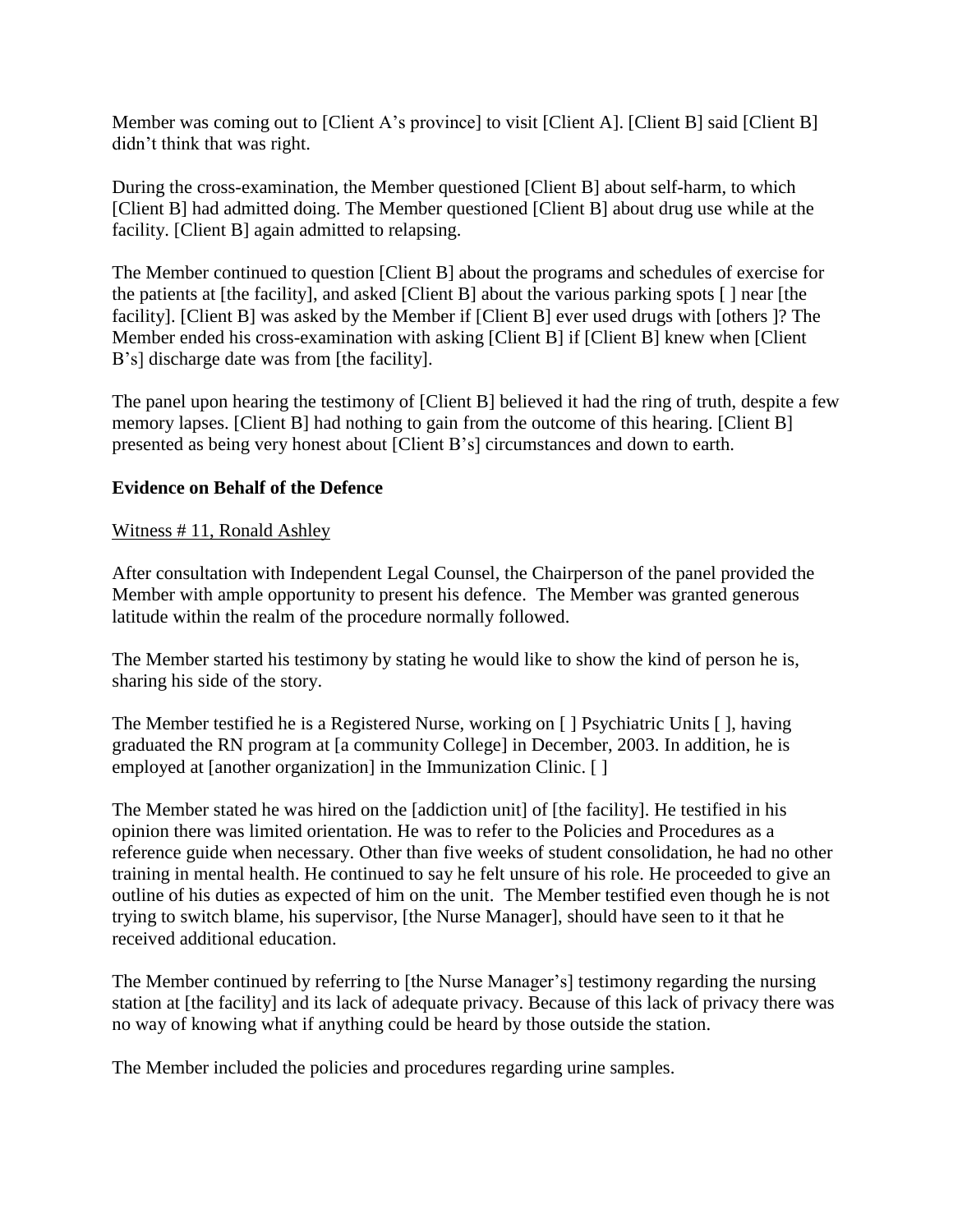The Member stated the first time he had met [Client A] was when [the Client] was sitting outside the nursing station, where [the Client was being] monitored. He testified he told [Client A] when he became [the Client's] assigned nurse they could talk. Later, when he was [Client A's] assigned nurse, [Client A] asked if they could chat. The meeting took place in [a room], where [Client A] spoke of [Client A's past]. During the conversation, the Member testified that he remembers telling [Client A that Client A] was [attractive] and smart, and that he knew [the Client] was flirting with him, that he, the Member, had flirted back and that he felt flattered. He continued by saying he was aware of the boundary issues, but said he felt he could address the issue off the record, knowing these behaviours were not appropriate. He admitted to not documenting the conversation. He also admitted to having been offered a note from [Client A]. He stated he put the note in his pocket, not reading it until later in the day when he was off shift. He said he remembered feeling afraid and nervous because he knew it was inappropriate for a patient to give him a note. In his testimony, he stated he didn't know what to do, so he threw the note out. He said he was scared because he had told [Client A that Client A] was attractive, he knew [Client A] was flirting with him, that he had flirted back and he had allowed it to happen, knowing it was wrong.

The Member testified that [Client A] could have seen him entering and exiting his car. He parked in different places and patients often smoked outside in designated areas.

The Member further testified about his marriage [ ].

The Member commented on a former patient [ ] . [RPN B], whom he stated, had approached him cautioning him on boundary issues and his interaction with patients and advising him to be careful. [RPN B] had recommended that he direct all patients back to their primary nurse. The Member said he felt [RPN A's] nursing approach was different from his and that he only meant to help.

Upon commenting about [RPN B], his fellow nursing student, he admitted to having joked around [with RPN B], saying often some of the jokes were of a sexual nature. He admitted their friendship had a falling out because he had confronted her about talking about him behind his back.

The Member in regards to [Client D's] testimony stated that [Client A] was flirty and flighty, and was attracted to him, and [Client D] had gone to staff with complaints about [Client A's] behaviour. In addition the Member talked about how important it was for the patients to attend sessions and that if they attended, they would not get out until 3:30.

The Member referred to [the Expert Witness's] comments about the hypothetical situation and stated that he knew he shouldn't respond to [Client A's] flirtatious and seductive behaviour and that he shouldn't cross those boundaries. The Member described [Client A] as deceptive and manipulative. He stated he never meant for any of this to happen and he admitted he was flirtatious, therefore, aware of his boundary crossing issues, and that he knew he shouldn't have done it. The Member admitted to not having documented or reported these behaviours, reasoning he was a new nurse. He stated his further education gave him a better understanding of his role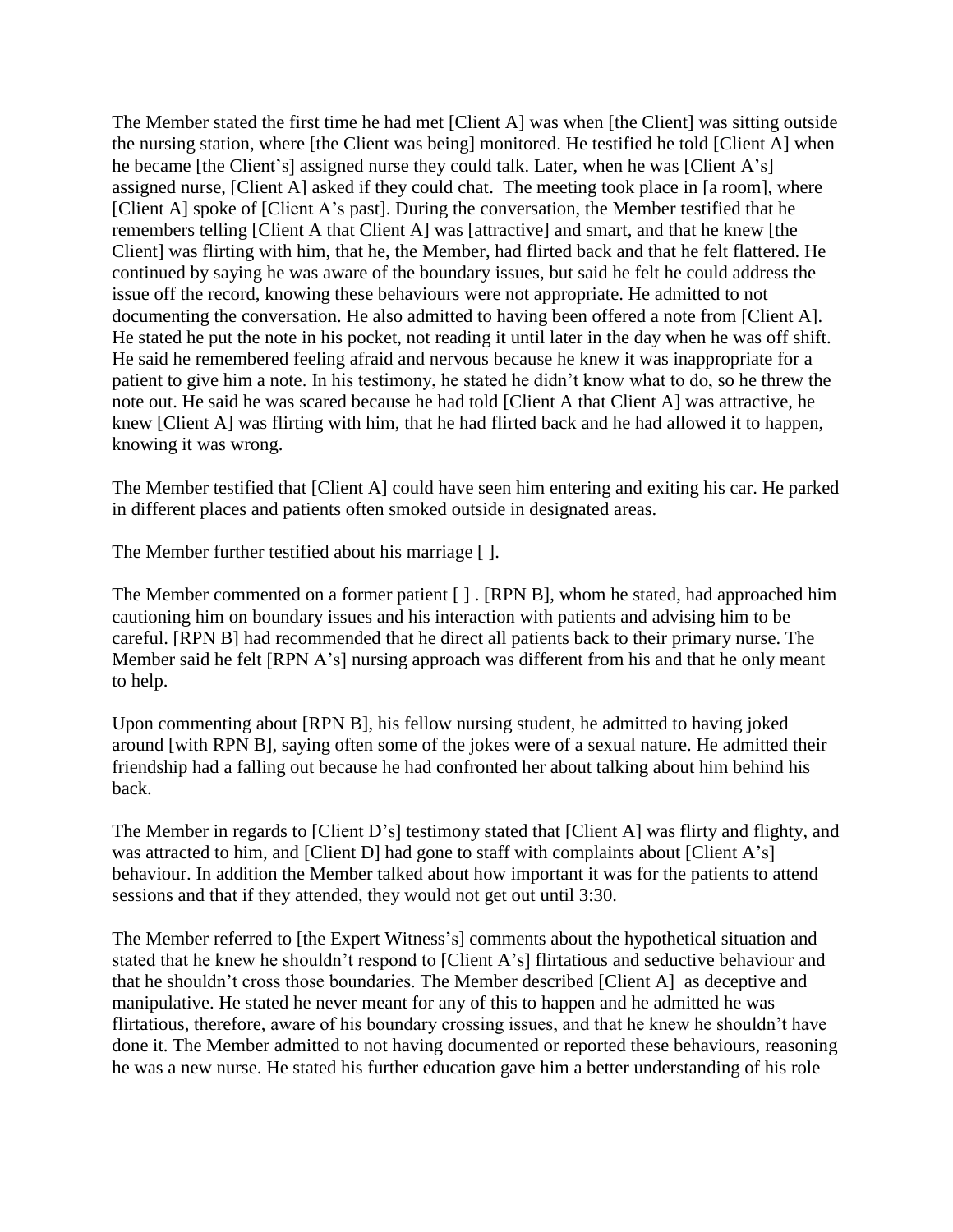as a nurse. He testified how important the policies are for the patient and the nurse. He states he is a better nurse now, because of his additional education and experience.

In his testimony he denied several of the allegations as put forth in the Notice of Hearing (Exhibit # 1), however, he did admit to committing professional misconduct by crossing boundaries when flirting with [Client A] and by not reporting it. In conclusion the Member stated "…the fact is, unfortunately, that there is no absolute concrete evidence in this case. At the very best in this case, it's my word against the complainant's word."

In the cross-examination, the Member confirmed his past education and work experience as well as his personal background including the difficulties in his marriage.

In response to the Member's testimony of limited education in mental health and psychiatric nursing, in the RPN program, Counsel questioned the Member about the basic concept of any nursing program was to maintain professional relationships with their patients. The Member testified that it was the job of the nurse to maintain a purely professional relationship.

The Member testified that he was familiar with persons with addictions, describing them as being largely manipulative and defective people with many other characteristics. When asked about the interview with [the Nurse Manager] regarding the issue of maintaining professional relationships, the Member testified that he knew about boundary issues long before he met [client A] and that he was not supposed to disclose any personal details from his own life. Counsel for the College asked the Member if, during the boundary session, he asked any questions for clarification or concerns.

During Counsel's cross-examination regarding the Member's first awareness of [Client A], he testified he thought [the Client] was very attractive and talkative. The Member agreed he first met [Client A] while [the Client] sat outside the nursing station. Initially, the Member denied being aware that [Client A] would hang around the nursing station when he was there. Counsel then introduced Exhibit #33, which indicated that he was indeed aware of [the Client's] being around the nursing station, as well as [the Client's] flirtatious behaviour towards him**.**

Counsel asked the Member about the one-to-one meeting in [a room in the facility]. The Member, like [the Client], could not remember the exact date of the meeting.

The Member acknowledged that he received a note from [Client A] which he re-read several times before throwing out. The Member acknowledged that he did not present nor share it with his colleagues. Exhibit #34 was introduced and verified by the Member as the letter he wrote to the Executive Committee. In this letter the Member did not disclose the fact of the note.

The Member testified that in the beginning he vaguely remembered [Client A]. He became more aware of who [Client A] was after doing some research. When asked by Counsel if he were intending to flirt with [Client A], he replied "yes", if in the sense that there was mutual attraction and that he wanted [Client A] to know this. He continued to say he enjoyed the flirtatious relationship with [Client A].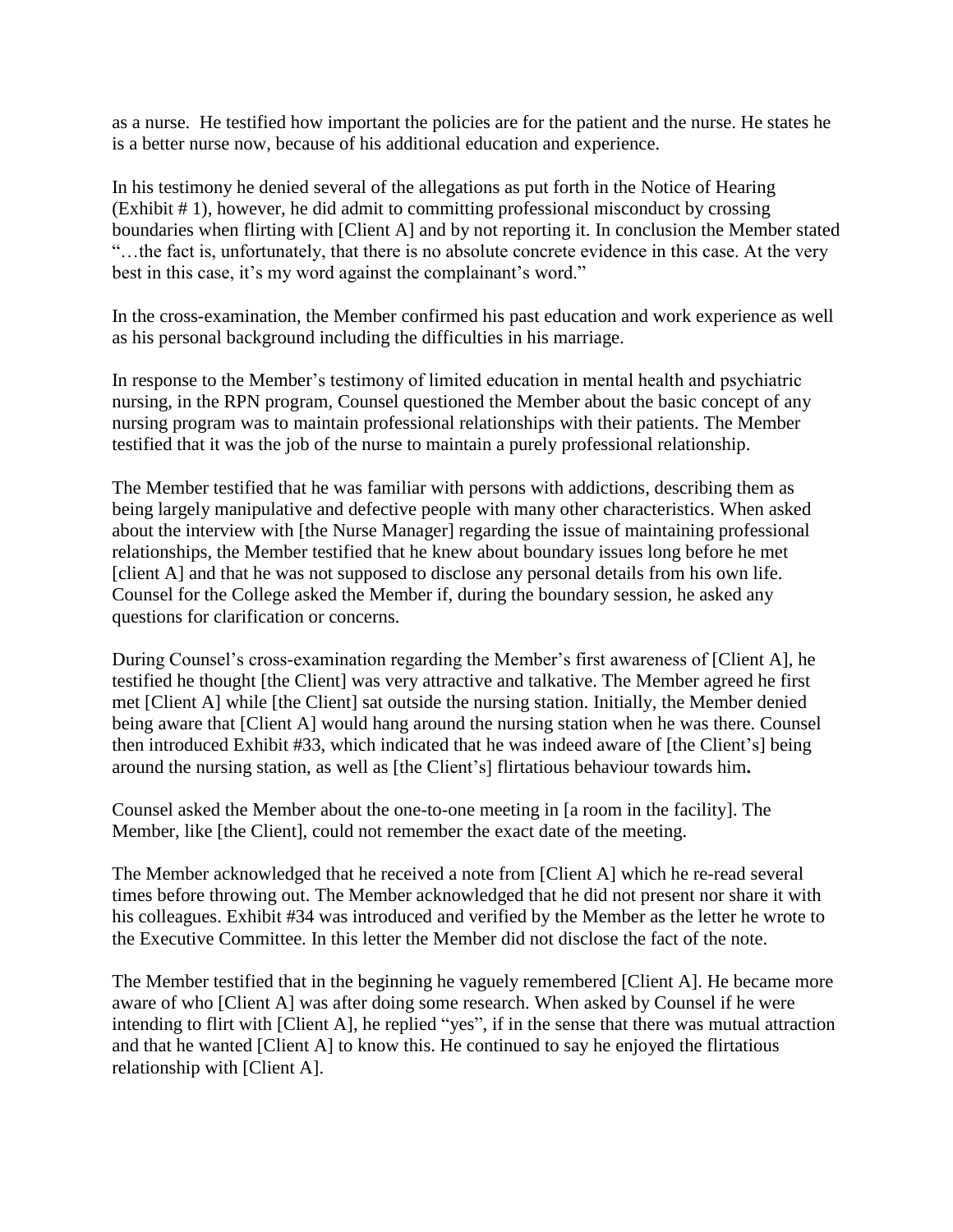After extensive questioning regarding his car, i.e., colour, type, interior, contents, and tinted windows – the Member had little or no recollection of the interior of the car. The Member did concede to several areas of [the Client's] description of his car. The Member denied owning other vehicles, despite the presentation of documentation by Counsel. The Member was unable to explain why the Ministry of Transportation of Ontario's document (Exhibit # 35) showed him as currently owning other vehicles.

Counsel in her cross-examination introduced the issue of employee parking. The Member testified he never parked in the same place on a regular basis.

The Member, when responding to the issue of the notation in [the Client's] book, testified he just wrote what came to mind. He did not report this to the College investigator. Counsel asked the Member if he succeeded in persuading [Client A] into keeping this incident a secret, for fear of him being fired. The Member replied it was possible, he didn't know.

In closing, Counsel for the College asked the Member if everything [Client A] said was fabricated, to which he answered "No, there was some truth".

The Member declined the right of reply to respond to College counsel's cross-examination, and chose instead to respond in his closing submission.

The panel considered the testimony of the Member and the evidence submitted. It is their opinion that the Member was evasive, did not always answer questions directly, was not always honest and forthright in his answers and, in some cases, his answers were self serving. In certain instances, some of the Member's answers were revealed as half-truths.

## Witness  $# 12$  [RPN C]

[RPN C] a graduate of the RPN program in 1983, and later a graduate of the RN program at [a community College], worked at [the facility] as a RPN in 2002 in the addiction unit.

[RPN C] was questioned and ultimately described the working environment of the Addiction Unit at [the facility].

She testified her style of nursing was to keep her personal life private, stating she didn't believe it was any business of the patients or of the staff.

When asked questions how she would deal with certain difficult situations, [RPN C] gave a very thorough and lengthy response. She would speak to a Charge Nurse and/or other staff and would document her findings. She performed her responsibilities.

The Member questioned her about her choice of parking spots [ ] at [the facility] and whether or not she smoked. She testified her concerns over the choice of parking because of an incident which occurred while working at [the facility]. It involved male patients and their awareness of the type of vehicle she drove and the description of the car's interior. [RPN C] took this concern to her Charge Nurse.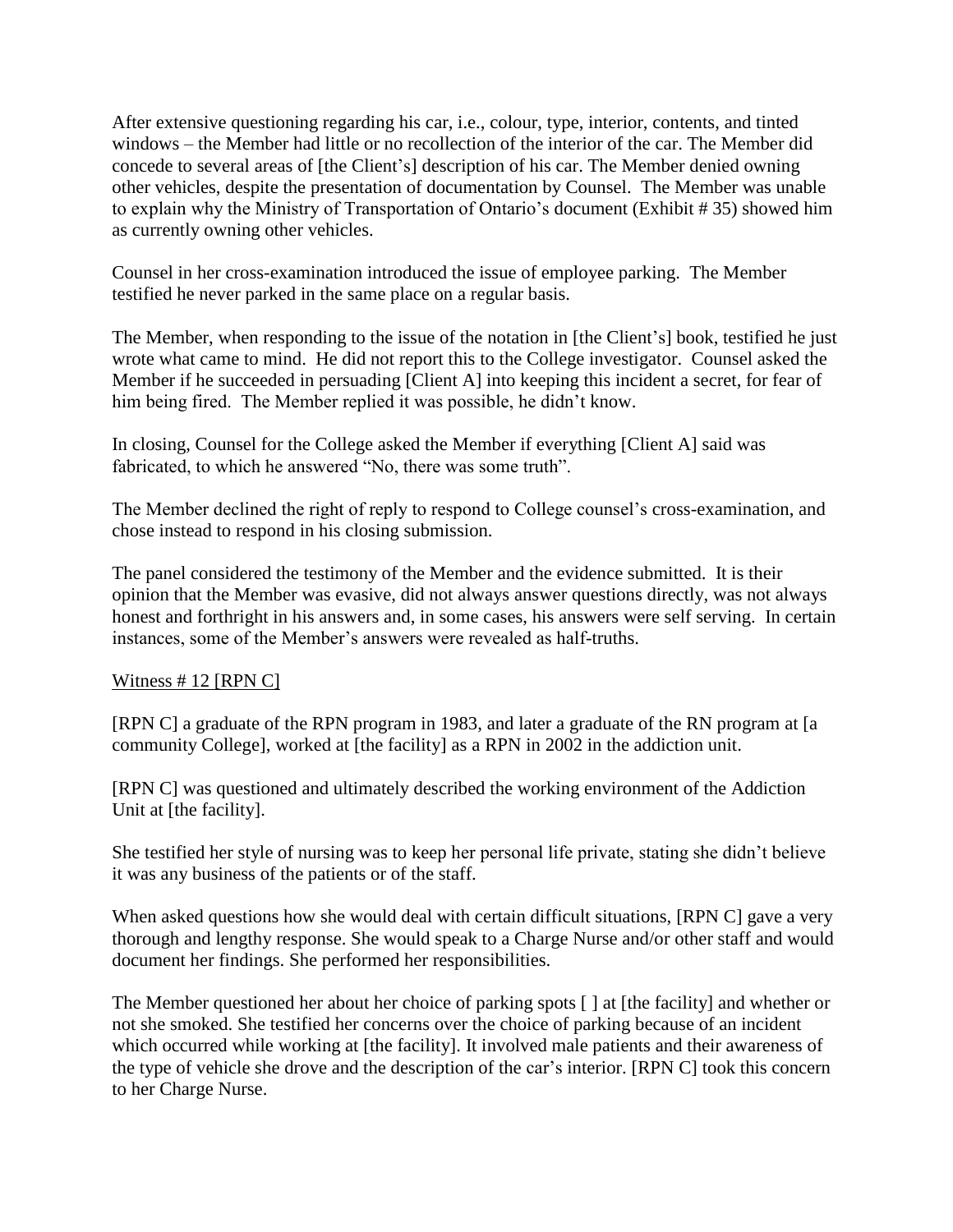[RPN C] testified she knew the Member from working with him at [the facility], working similar shifts and on the same unit. She stated the Member was a team player and was respected by his co-workers. She also testified that she never heard him complain about any assigned jobs and that he did his job.

[RPN C] testified she was aware that the Member worked at [another facility] in the Psychiatric Unit and further stated she had hired the Member at [another organization] in the Immunization Clinic, in September, 2004. She described the Member's job performance as excellent and professional.

The panel considered [RPN C's] testimony and found she was brief and direct, and was factual with regard to the knowledge she had of the Member.

### Witness # 13, [The spouse]

[The spouse provided information about her educational background and employment.]

Upon questioning by the Member, the witness testified [about her relationship with the Member].

[The spouse] was asked by the Member to describe his personality plus their family situation. The Member was described by her to be shy, a private person, quiet, but sarcastic, friendly, but hard to read sometimes.

The Member asked her when she became aware of the allegations against him; she replied that it was the same day he did, February 14, 2003.

The witness went on to testify their relationship was not perfect, with a lot of stressors. He questioned her about their sexual relationship, whereby she denied him ever performing oral sex on her, saying "because it's ---your uncomfortable with it, you think it's gross, and you don't like doing it, you've told me that" .

Under cross-examination by Counsel for the College, [the spouse] [provided information about her age and her relationship with the Member].

She testified she knew the Member and personally wasn't concerned about the allegations, as she believed he was innocent. She stated initially the Member had no recall of who the patient was, but upon reading charts etc., he told her he then did have some recollection. She went on to testify that the Member, after recalling the patient, remembered flirting with [Client A]. The Member mentioned the letter from [Client A] to her, and that he was frightened.

When Counsel asked [the Spouse] if she had helped with his written response, she said she had. In response as to why he didn't have a lawyer, she stated he originally did have a lawyer, but they were of the opinion that the lawyer was expensive, was not helpful and was therefore terminated.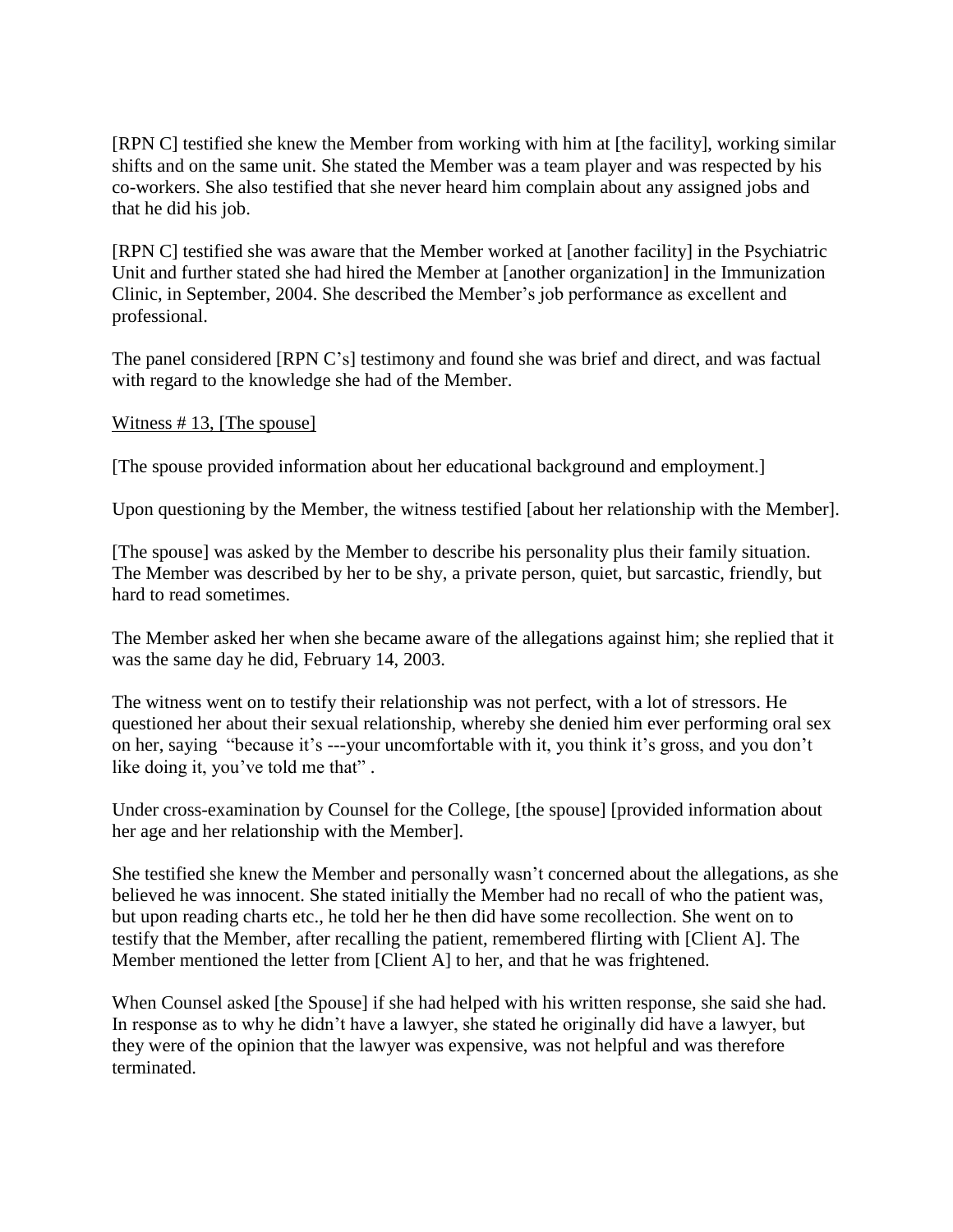The panel after hearing the testimony of [the Spouse] agreed it was her own personal opinion, more of a personal character reference, based on her [ ] relationship with the Member. Therefore, she would have an interest in the outcome of the case. She was at times, emotional and tearful, argumentative and hostile. Her testimony left the panel feeling she was dismissive of the allegations brought against the Member.

### Submission of Counsel for the College

College Counsel presented a submission which included an overview presenting the two fundamental issues to be determined:

- 1. Did the member fail to maintain appropriate boundaries with [Client A]?
- 2. Did the Member have a sexual encounter with [Client A]?

During the summer of 2001, the Member was one of the nurses caring for [Client A]. Counsel presented that the Member admitted to breaking the therapeutic boundaries of the nurse-client relationship in a number of ways, however denied the allegations of physical sexual contact, sexual remarks and making secret arrangements to meet [Client A].

In order for the allegations to be proven the College must establish two things; that [Client A's] evidence was clear, cogent and convincing i.e., "the Bernstein test", that [Client A's] testimony had a ring of truth; secondly that the Member's evidence is not credible, given his testimony had inconsistencies, was self-serving and self-protective, and showed a pattern of false denials and half truths.

Credibility is determined by following a general framework. Is the witness reliable; does he/she have an interest in the outcome of the case; have a good memory; is reasonable and consistent?

Counsel also pointed out in a sexual assault case, there does not need to be corroboration or confirmation, but is the evidence of the client clear, cogent and convincing and the evidence of the accused not believable. In addition, failure to make a timely complaint cannot be the subject of any presumptive adverse inference.

The Member argued that his being a good person would not allow him to have committed the act as alleged. Counsel for the College submits his good character should have little weight in determining the outcome of the allegations.

Moreover, it is important that the panel not be influenced by stereotypes about the perpetrators of sexual abuse or that the assumption that a person in the Member's position would be unlikely to commit the alleged acts.

College Counsel gave an overview of the Member's professional background, describing his role as a Registered Practical Nurse at [the facility].

College Counsel presented the client as having a history of [substance] abuse. [Client A's] admission showed [Client A] was honest about [Client A's] background and [client A] didn't try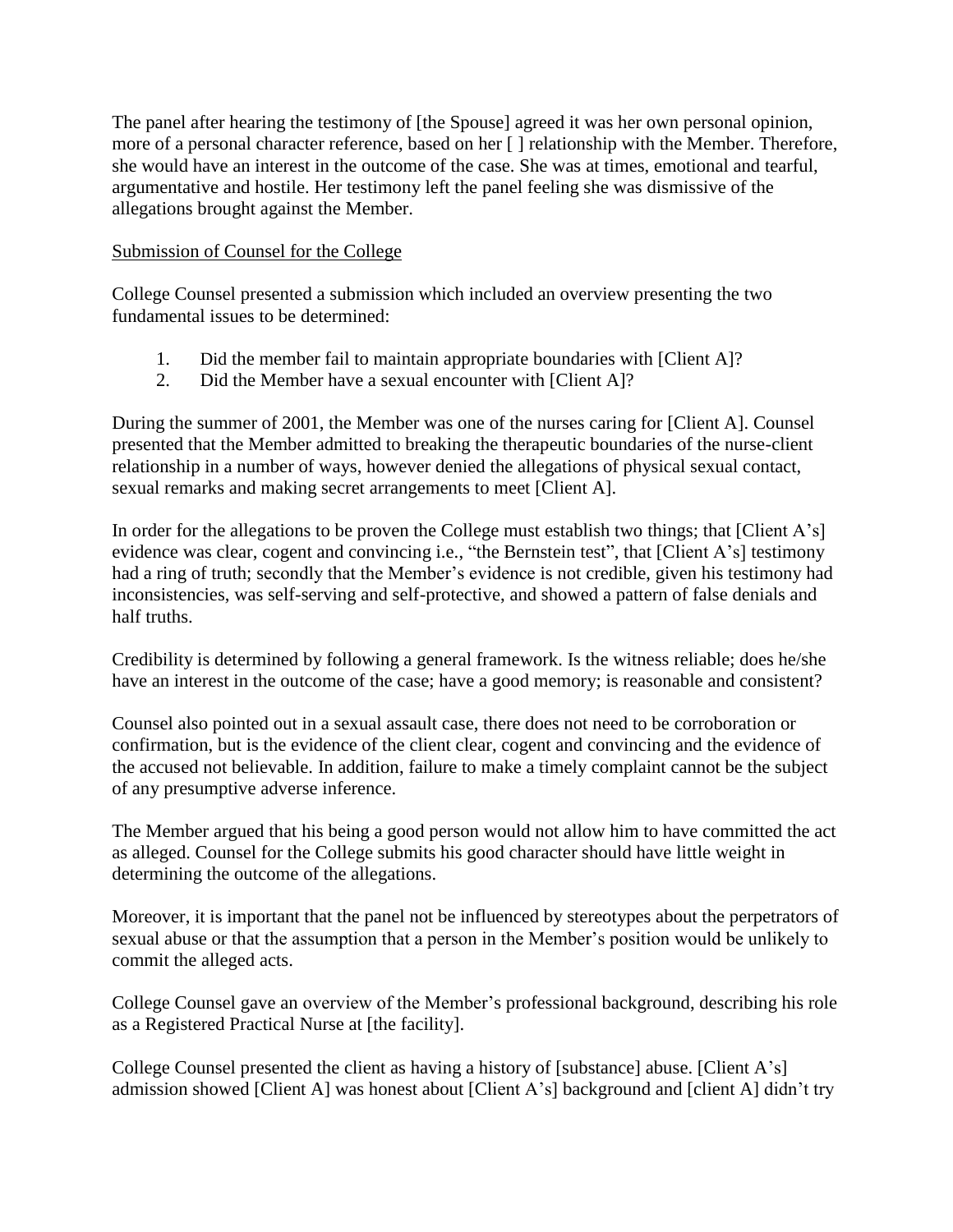to cover up [Client A's] past. [Client A] was honest in that said [client A] knew what [Client A] was doing was wrong – becoming intimate with [Client A's] nurse – but did it anyway. Neither the Member nor [Client A] disputed there was an inappropriate relationship between the two of them, with both admitting to openly flirting with each other.

Throughout the hearing, Counsel for the College pointed out inconsistencies in the Member's testimony, in contrast to the client's honesty about [client A's] life and the relationship [ ] with the Member. Inconsistencies and omissions were prevalent throughout the cross-examination of the Member.

The expert witness verified that the Member, in the scenario presented, did in fact commit an act of professional misconduct, that of crossing the boundaries of the nurse-client relationship.

College Counsel submitted that there was evidence from witnesses whose testimony stated the Member and [Client A] were observed engaging in flirtatious behaviour.

Counsel submitted that the panel should not be persuaded to rely on stereotypes. Counsel argues that the Member's assertion should not be accepted that because [client A] was an addict, [client A] was not a credible witness. According to Counsel, not only is the misconception inconsistent with the evidence, it is also contradicted by the Member's own admission in cross-examination that those suffering from addictions are not, in the main, manipulative and deceiving individuals.

Counsel further submitted that once all the evidence of the witnesses for both the College and the Member are carefully weighed, the panel will conclude that the Member is guilty of the allegations as stipulated in the Notice of Hearing.

#### Member's Closing Argument

The Member read from his written submissions in which he stated that he was representing himself and did not have a legal background or legal expertise to defend himself. The Member did advise that he had a lawyer hired originally but, regrettably, had to end the relationship due to cost.

The Member spoke at great length about his reputation, his employment and peers' respect and opinion about him.

The Member shared his opinion of the complainant. He described [Client A] as deceptive and attention seeking, and also commented on [Client A's] addiction and her associated relapses. The Member then discussed [Client A's] numerous previous relationships as well as the deception [respecting those individuals]; [and other actions] which led to [Client A's] second admission to [the facility].

The Member challenged [Client A's] testimony [] that [Client A] did not relate to being a drug abuser since [Client A] had sought education and subsequent employment [in an area that involved access to drugs]. The Member also wondered about the inventory system at [Client A's place of employment].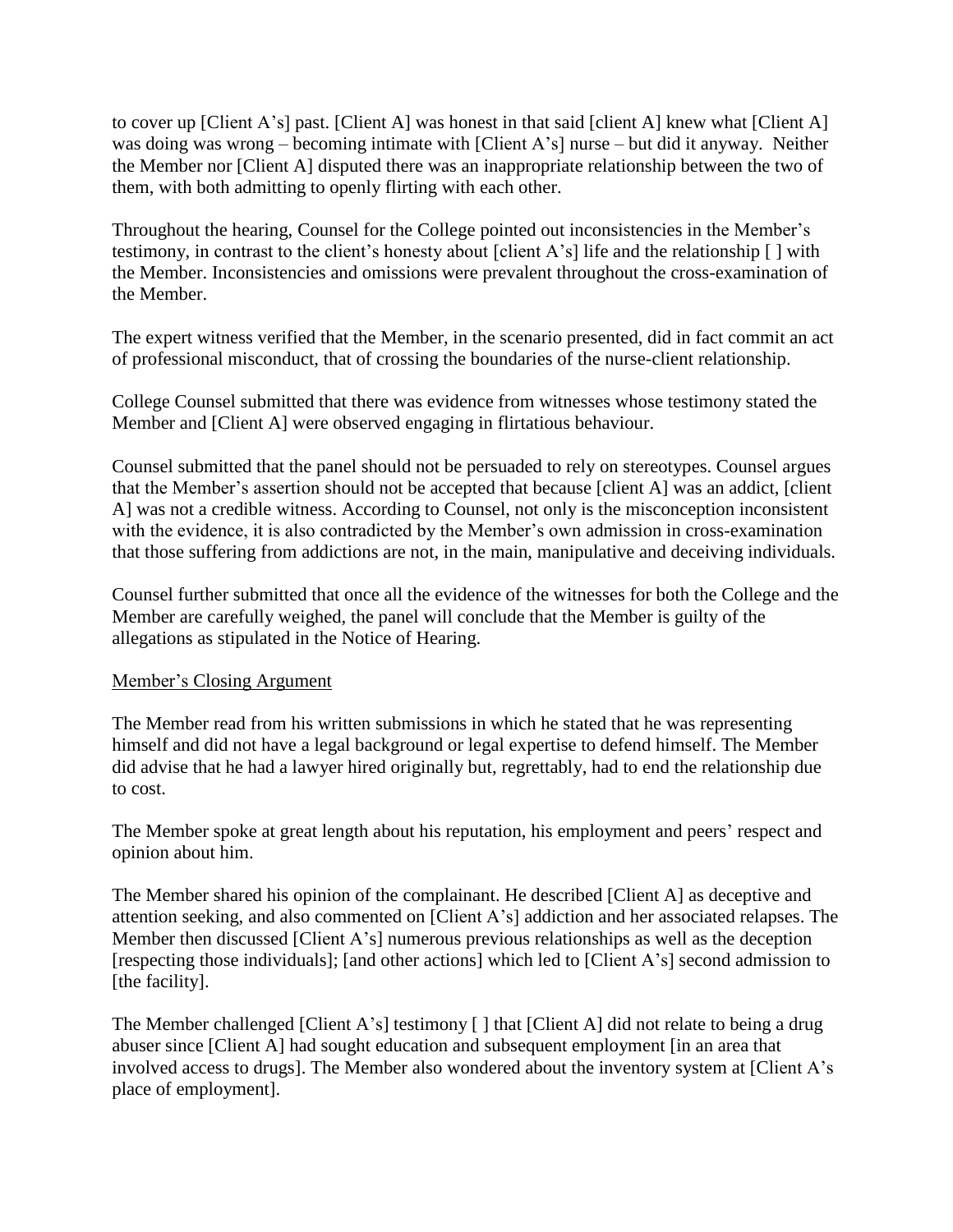The Member discussed the admission and stays of [Client A] as well as [Client A's] behaviours while at [the facility], and went into specific details of several other roommates of [Client A].

The Member raised the earlier appointment with [Dr. A] and disputed [Client A's] testimony, because it was alleged that [Dr. A] did not take any notes. The Member stated he couldn't afford to subpoena [Dr. A] due to cost and speculated as to why Counsel for the College also did not. He asked the panel to assume that the reason why [Dr. A] was not called was because [Dr. A] couldn't corroborate the CNO's version of what was stated.

The Member discussed pictures and schematics of parking areas at and around the facility.

Additionally, the Member wondered why CNO had not obtained a copy of his phone bills, which could prove or disprove phone calls.

The Member discussed weekend passes, urine tests and staff scheduling. The Member also commented on the alleged invitation to go away for the weekend.

The Member discussed his relationship with his former wife, describing her as controlling and interfering, and asked the panel to assume that due to his ex-wife's behaviour he would not have been able to attend this alleged weekend away.

The Member also discussed his aversion to oral sex, and asked the panel to believe that he does not engage in these acts at home with his partner so how could he engage in these acts with a stranger or a patient.

The Member closed his summation by reiterating that he felt his lack of education and experience as a new nurse were responsible for this situation. The Member again reiterated his lack of legal assistance and experience which made his defence difficult.

#### **Decision**

The College bears the onus of proving the allegations in accordance with the standard of proof which the panel is familiar with, set out in *Re: Bernstein and College of Physicians and Surgeons of Ontario* (1977) 15 O.R. (2d) 477. The standard of proof applied by the panel, in accordance with the *Bernstein* decision, was a balance of probabilities with the qualification that the proof must be clear and convincing and based upon cogent evidence accepted by the panel. The panel also recognized that the more serious the allegation to be proved, the more cogent must be the evidence.

Having considered the evidence and the onus and standard of proof, the panel finds that the Member committed an act of professional misconduct as alleged in paragraph 1 of the Notice of Hearing in that the Member sexually abused a client, known as [client A]. The panel also found that the Member engaged in disgraceful, dishonourable and unprofessional conduct as alleged in paragraphs 2a, b, c, d, e, and g of the Notice of Hearing and, in particular, the panel found that the Member: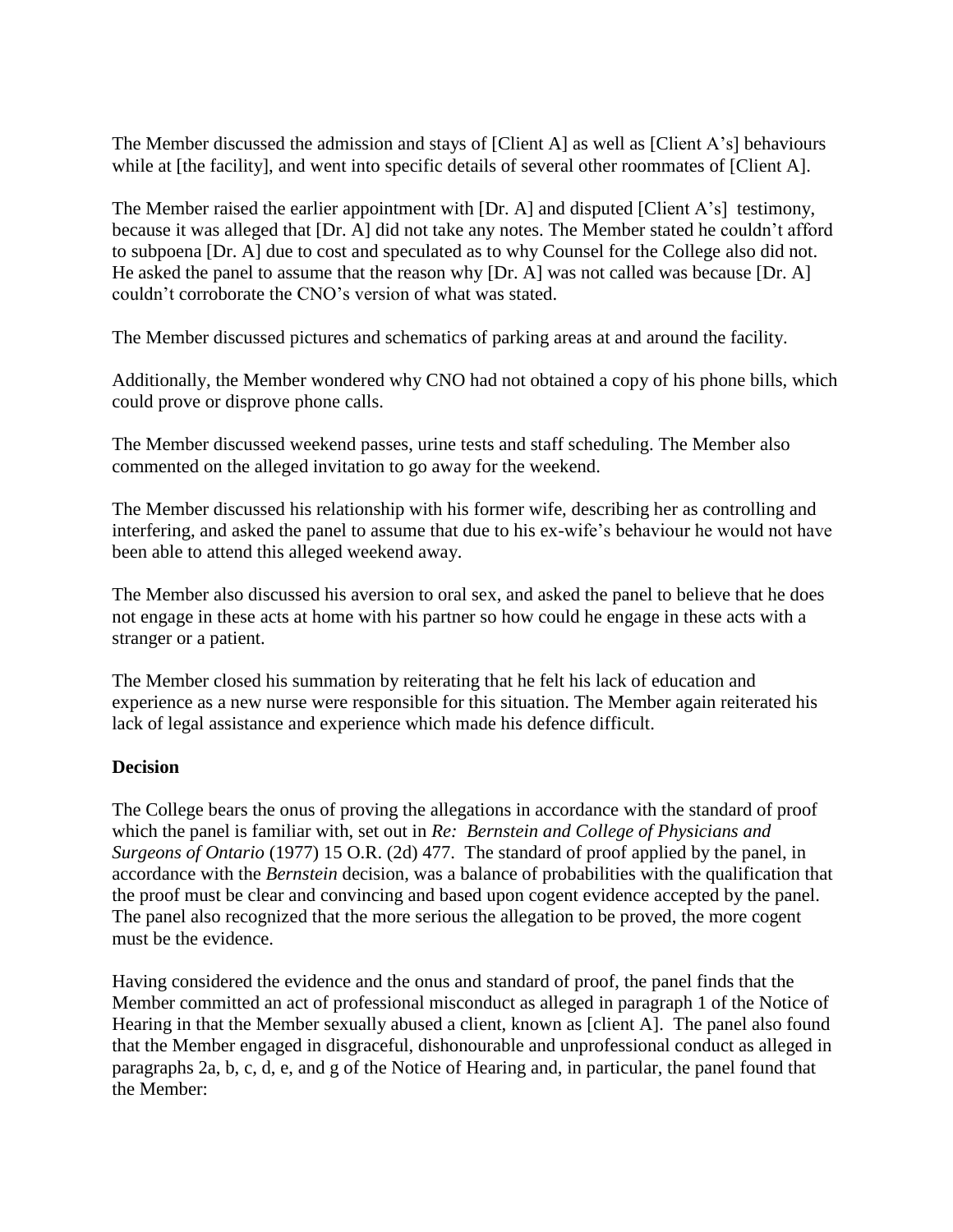- 1. failed to maintain a therapeutic relationship with a client; and
- 2. made a comment or comments to client to the effect that he wanted to fuck [client A]; and
- 3. attempted to ensure that a client did not tell anyone else about his desire to have sexual contact with [client A]; and
- 4. made secret arrangements to meet with a client away from [the facility]; and
- 5. engaged in kissing and physical sexual contact including oral to genital contact with a client; and
- 6. told a client that he loved [client A].

The panel did not make a finding on allegation 2(f).

## **Reasons for Decision**

After careful deliberation and review of the testimony of all witnesses and exhibits, the panel concluded the Member committed the acts of professional misconduct as set out above.

Throughout his testimony the member most frequently was not straight-forward, spoke in half truths, was evasive or did not answer questions fully. The Member was not truthful regarding the note from [Client A] and this important fact was not revealed until the actual hearing. The fact that the Member could not describe the interior of the vehicle which he had owned for two years is in contrast to [Client A's] thorough description of the interior of the vehicle. By the Member's own admission, he said the windows were tinted. Thus, it would be impossible for [Client A] to have seen the interior of the vehicle form the various parking spots the Member used.

The Member's behaviour on the unit had been observed by his colleagues as well as patients and their concerns were brought to the Member's attention – to caution the Member regarding his behaviour. The Member chose not to heed their advice.

The Member asked the panel to excuse some of his admitted behaviour due to his newness as a nurse as well as to the fact that at that time he was an RPN. The panel agrees with the opinion of the expert witness, that even a new nurse should be aware of boundary crossing issues.

In the Member's testimony and summation, the Member asked the panel not to believe [Client A's] testimony because of [client A's] past addiction and behaviour. At no time did [Client A] assign any blame to the Member for any of the events that occurred during [Client A's] admission to [the facility]. Throughout [Client A's] testimony there were no discrepancies that could sway the panel's findings.

The panel accepted [Client A's] account of the events, especially during the difficult, challenging and sometimes sensitive line of questioning. The panel found that [Client A] was able to thoroughly describe in detail the interior of the Member's vehicle. Additionally, there was the issue of [Client A] writing a personal note to the Member which initially the Member denied ever existed but admitted to receiving during the actual hearing. The panel found that [Client A] did not seek to embellish or exaggerate [Client A's] version of the events and accepted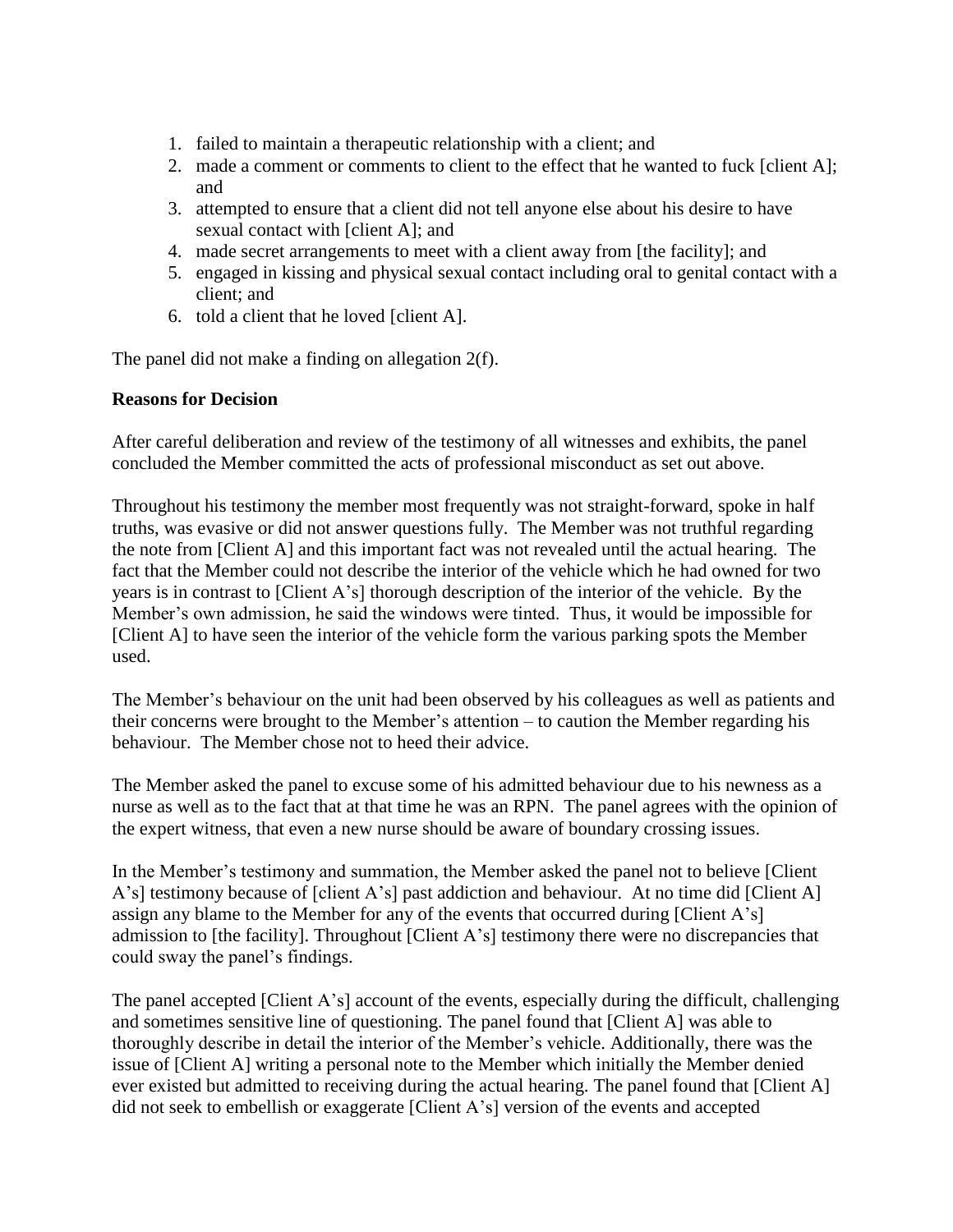responsibility for [Client A's] actions. [Client A] remained consistent in [Client A's] testimony of the sexual acts and [Client A's] other experiences. Throughout [Client A's] testimony the panel found that [Client A's] answers were straightforward, direct and that they had a ring of truth.

The panel considered the testimony of the Member and the evidence submitted and in contrast to [Client A's] evidence. The panel found that the Member was evasive and exhibited selected memory. For example, the Member denied owning other vehicles and was unable to explain why the Ministry of Transportation of Ontario's document (Exhibit # 35) showed him as currently owning more than one car. The panel also found that the member's testimony about where he parked did not ring true. It is the panel's opinion that the Member was evasive, did not always answer questions directly, was not always honest and forthright in his answers and in some cases his answers were self serving. In certain instances, some of the Member's answers were revealed as half-truths.

Generally speaking, in a sexual assault case, there does not need to be corroboration, or visual confirmation that a sexual assault had taken place.

Overall, the witnesses for the College provided straightforward, honest and direct testimonies with no interest in the outcome of the hearing. These witnesses' evidence had a ring of truth and was consistent in nature. The Member's witnesses spoke more towards giving a character reference rather than giving evidence.

The panel recognized [the Expert Witness] as a respected member in her field and accepted her as an expert in boundary issues. [The Expert Witness] was also accepted as an expert witness in boundary issues by the Member and Counsel for the College.

The panel is of the opinion that the Member was disrespectful, dishonourable and unprofessional in that the Member admitted flirting with [client A] and finally admitted to receiving a note from [client A]. Such behaviours are below the standards of practice of the profession and, as such, would be viewed as disrespectful, dishonourable and unprofessional among members of the profession. Honesty and integrity are the cornerstones of nursing and breaching the standards with such a vulnerable population is clearly below the standards of practice of the profession.

#### **Penalty Submissions**

The hearing was reconvened on July 19, 2006. Counsel for the College submitted two e-mails received from the Member. The contents of the e-mails, Exhibits #A and #B, suggested there had been a breach of confidentiality. After some discussion and clarification, and as there was no evidence that would cause the panel to determine that any breach of confidentiality had occurred, the Member stated, "I withdraw my concern".

Counsel for the College gave a brief overview of the mandatory nature of s-s. 51(5) of the *Health Professions Procedural Code* (Schedule 2 to the *Regulated Health Professions Act*), which provides as follows: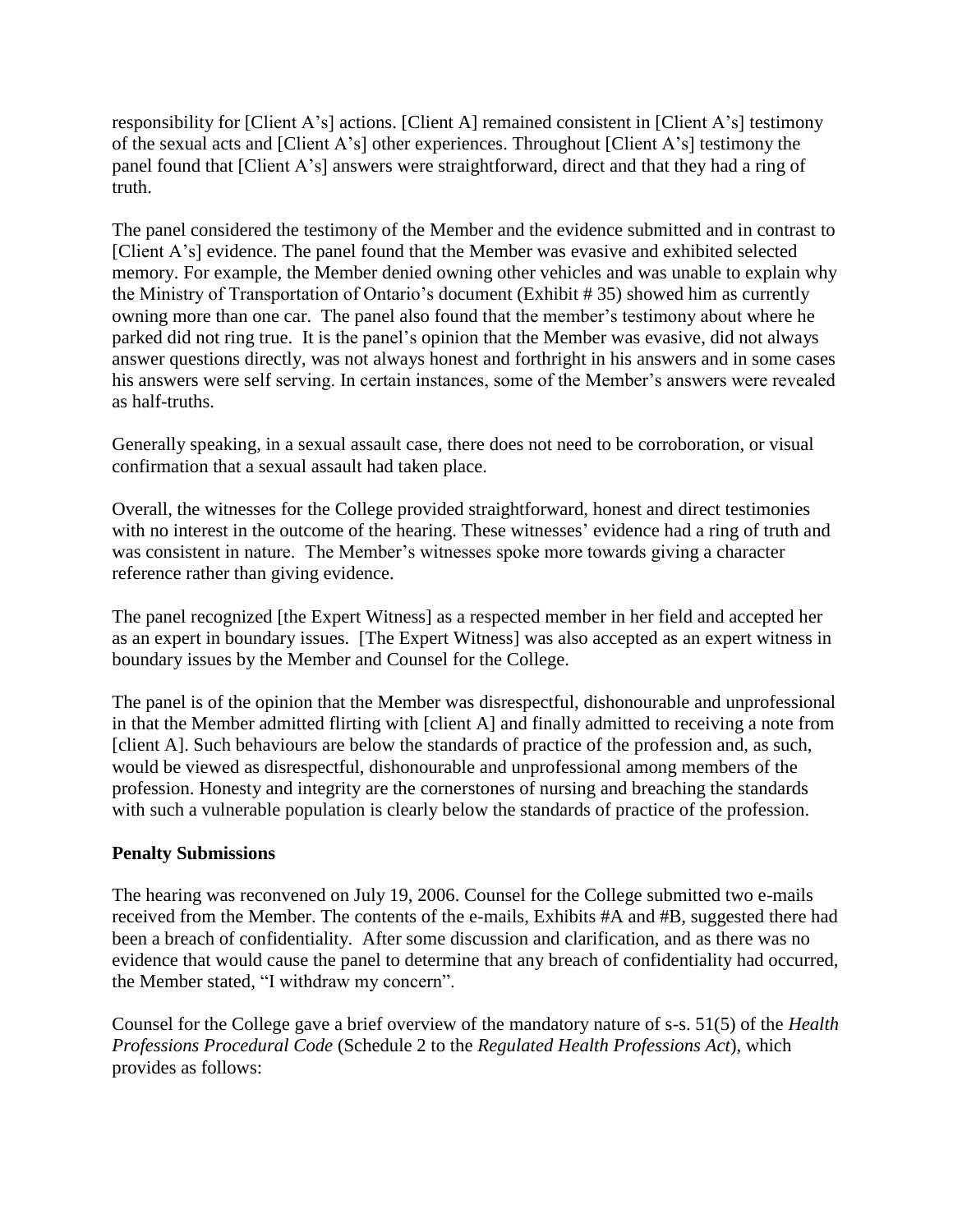(5) If a panel finds a member has committed an act of professional misconduct by sexually abusing a patient, the panel shall do the following in addition to anything else the panel may do under subsection (2):

1. Reprimand the member.

. . . .

. . . .

- 2. Revoke the member's certificate of registration if the sexual abuse consisted of, or included, any of the following,
	- ii. genital to genital, genital to anal, oral to genital, or oral to anal

contact,

Counsel for the College stated given the nature of the sexual abuse found by the panel, that the law of Ontario does not allow the panel any discretion.

In his submissions, the Member asked the panel to permit him to maintain his certificate of registration with the College until the end of September, 2006, and to direct that his name be withheld and not be published in the College publications. He also expressed his willingness to enrol in any courses recommended for his remediation and his desire that the name of his [spouse] be protected.

The Member went into detail about how those around him would suffer if the panel accepted the College Counsel's submission on penalty.

The Member stated that he recognized he crossed boundaries, was remorseful and was willing to take full responsibility for those behaviours. He stated that he was aware these behaviours were dishonourable in a profession that is so respected by the public.

During her reply submissions, College Counsel reminded the panel that the Member's requests in his submissions were moot, given the fact that the penalty sought by the College is mandatory in light of the panel's findings, without any exception.

#### **Penalty Decision**

The panel makes the following order as to penalty:

- 1. The Member is to ordered appear before the panel to receive an oral reprimand; and
- 2. The Executive Director is directed to revoke the Member's certificate of registration.